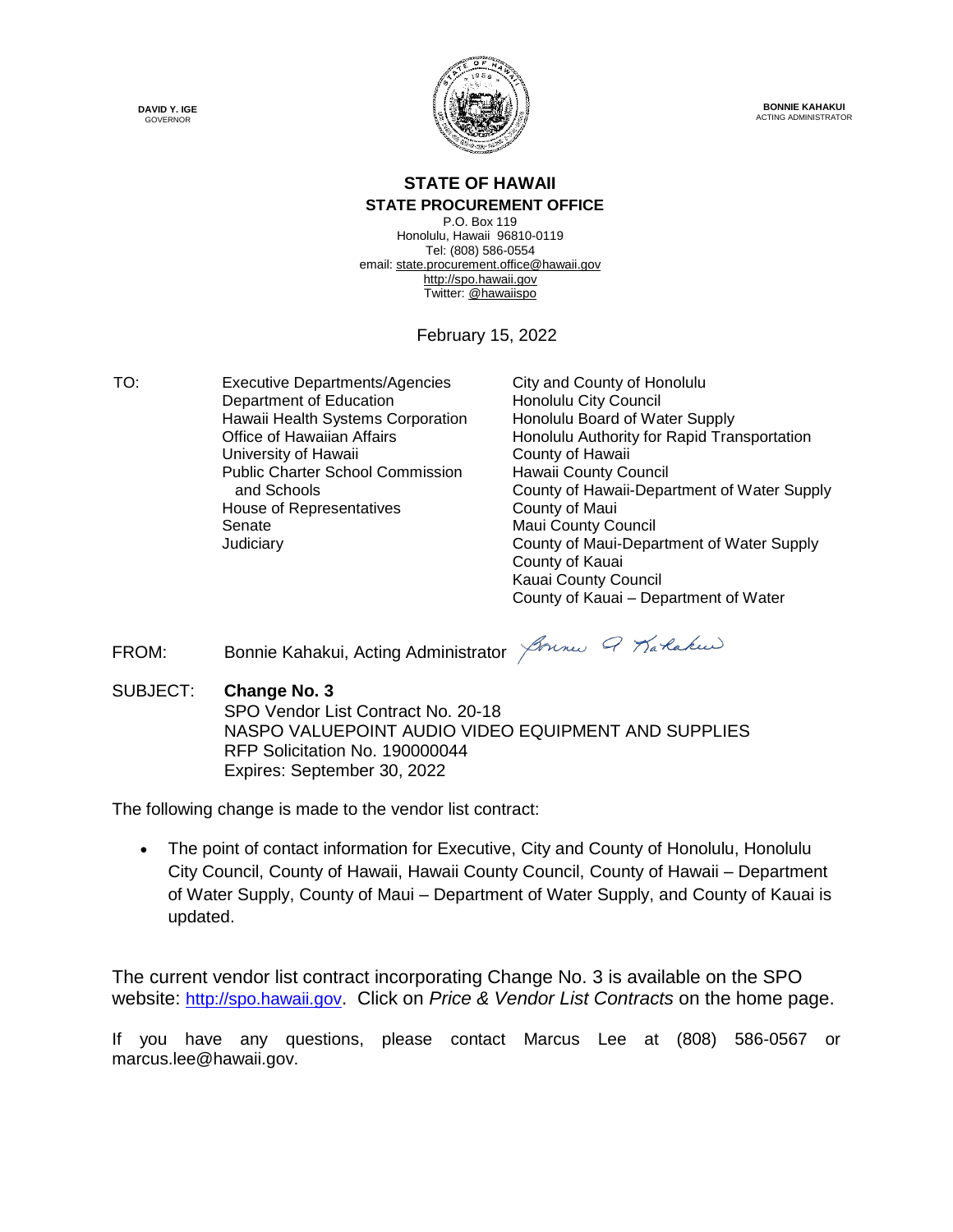# **WHERE TO FIND**

| Emergency Purchase, Scope of Work, Category Description, Agency Instructions 7-8 |  |
|----------------------------------------------------------------------------------|--|
|                                                                                  |  |
| Contractor Information                                                           |  |
| Audio Enhancement's Minimum Discount off of Manufacturer's List Price  11        |  |
|                                                                                  |  |
|                                                                                  |  |
| B&H Photo Video Minimum Discount off of Manufacturer's List Price12-21           |  |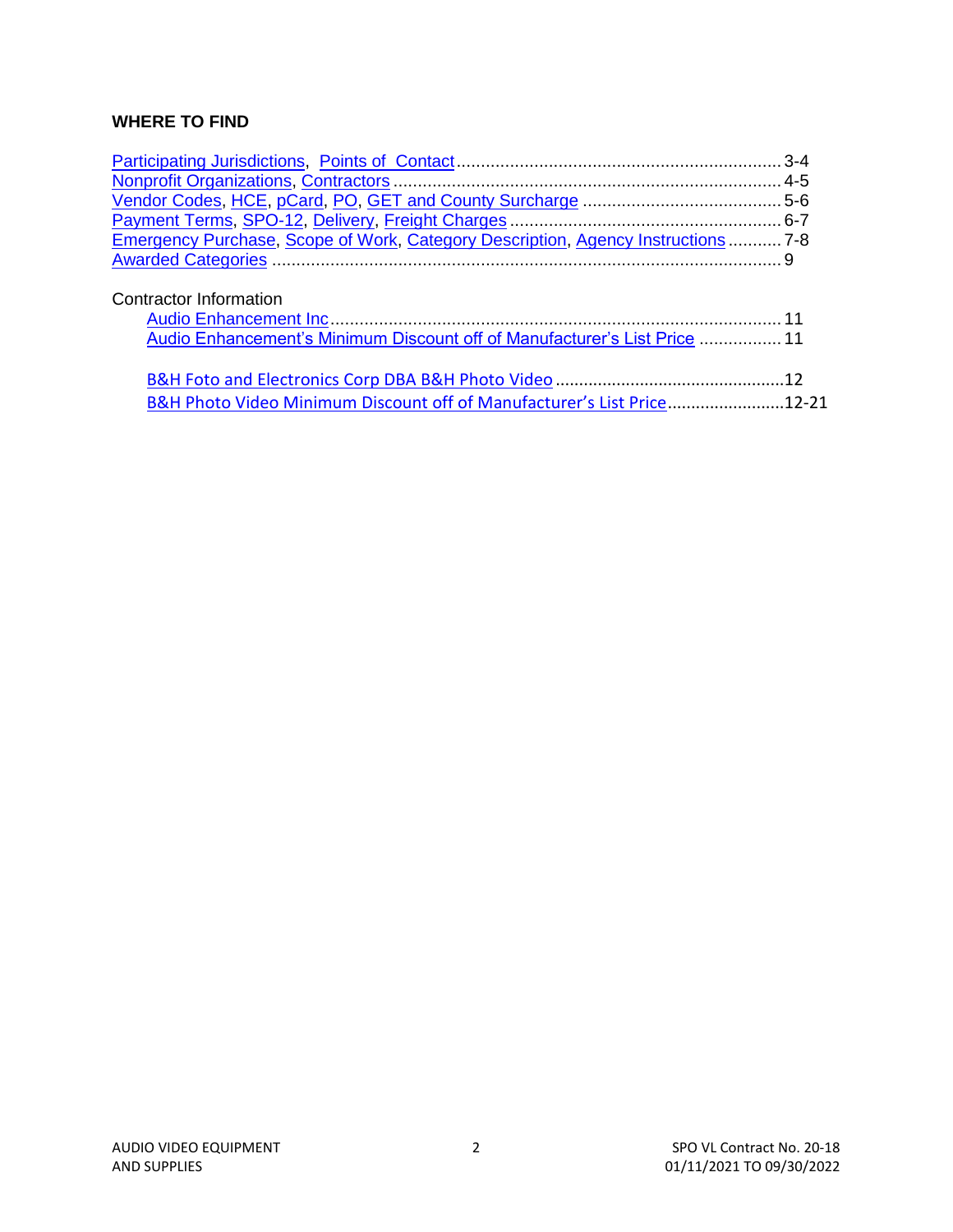#### **STATE OF HAWAII STATE PROCUREMENT OFFICE**

**SPO Vendor List Contract No. 20-18** Includes Change No. 3 Effective: 02/15/2022

## <span id="page-2-0"></span>**THIS SPO VENDOR LIST CONTRACT IS FOR AUTHORIZED BUSINESS ONLY**

# **NASPO VALUEPOINT AUDIO VIDEO EUIPMENT AND SUPPLIES**

RFP No. 190000044 January 11, 2021 – 09/30/2022

**PARTICIPATING JURISDICTIONS** listed below have signed a cooperative agreement with the SPO and are authorized to utilize this vendor list contract.

| <b>Executive Departments/Agencies</b>               | City and County of Honolulu                   |
|-----------------------------------------------------|-----------------------------------------------|
| Department of Education (DOE)                       | <b>Honolulu City Council</b>                  |
| Hawaii Health Systems Corporation                   | Honolulu Board of Water Supply                |
| Office of Hawaiian Affairs                          | Honolulu Authority for Rapid Transportation   |
| University of Hawaii                                | County of Hawaii                              |
| <b>Public Charter School Commission and Schools</b> | Hawaii County Council                         |
| House of Representatives                            | County of Hawaii – Department of Water Supply |
| Senate                                              | County of Maui                                |
| Judiciary                                           | <b>Maui County Council</b>                    |
| Kauai County Council                                | County of Maui - Department of Water Supply   |
| County of Kauai – Department of Water               | County of Kauai                               |

The participating jurisdictions are not required but may purchase from this vendor list contract, and requests for exception from the contract are not required. Participating jurisdictions are allowed to purchase from other contractors; however, HRS chapter 103D, and the procurement rules apply to purchases by using the applicable method of procurement and its procedures, such as small purchases or competitive sealed bidding. The decision to use this contract or to solicit pricing from other sources is at the discretion of the participating jurisdiction.

**POINT OF CONTACT**. Questions regarding the products listed, ordering, pricing and status should be directed to the contractor(s).

| <b>Jurisdiction</b> | <b>Name</b>                | <u>Telephone_</u> | <b>Fax</b> | E-mail                          |
|---------------------|----------------------------|-------------------|------------|---------------------------------|
| Executive           | Marcus Lee                 | 586-0567          | 586-0570   | marcus.lee@hawaii.gov           |
| <b>DOE</b>          | <b>Procurement Staff</b>   | 675-0130          | 675-0133   | G-OFS-DOE-Procurement@k12.hi.us |
| <b>HHSC</b>         | Nancy Delima               | 359-0994          |            | ndelima@hhsc.org                |
| <b>OHA</b>          | <b>Christopher Stanley</b> | 594-1833          | 594-1865   | chriss@oha.org                  |
|                     |                            |                   |            |                                 |
|                     |                            |                   |            |                                 |

Procurement questions or concerns may be directed as follows: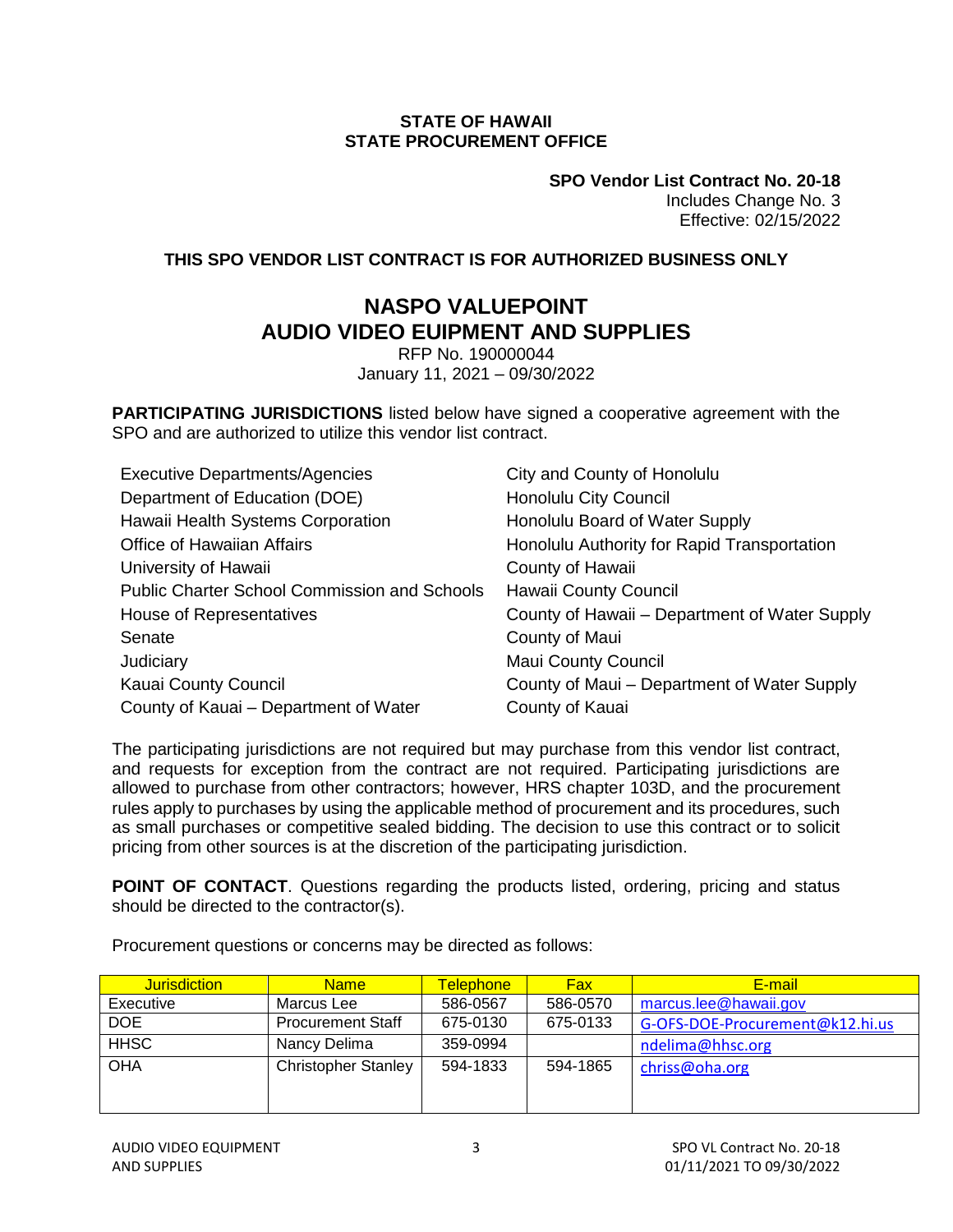<span id="page-3-0"></span>

| <b>Jurisdiction</b>          | <b>Name</b>               | Telephone | Fax      | E-mail                              |
|------------------------------|---------------------------|-----------|----------|-------------------------------------|
| <b>UH</b>                    | Karlee Hisashima          | 956-8687  | 956-2093 | karlee@hawaii.edu                   |
|                              |                           |           |          |                                     |
| <b>Public Charter School</b> | Danny                     | 586-3775  | 586-3776 | danny.vasconcellos@spcsc.hawaii.gov |
| Commission and<br>Schools    | Vasconcellos              |           |          |                                     |
| House                        | <b>Brian Takeshita</b>    | 586-6423  | 586-6401 | takeshita@capitol.hawaii.gov        |
|                              |                           |           |          |                                     |
| Senate                       | Carol Taniguchi           | 586-6720  | 586-6719 | c.taniquchi@capitol.hawaii.gov      |
|                              |                           |           |          |                                     |
| Judiciary                    | <b>Tritia Cruz</b>        | 538-5805  | 538-5802 | tritia.l.cruz@courts.hawaii.gov     |
| C&C of Honolulu              | Procurement               | 768-5535  | 768-3299 | bfspurchasing@honolulu.gov          |
|                              | Specialist                |           |          |                                     |
| Honolulu City Council        | Kendall Amazaki, Jr       | 768-5084  |          | kamazaki@honolulu.gov               |
|                              | Nanette Saito             | 768-5085  | 768-5011 | nsaito@honolulu.gov                 |
| Honolulu Board of            | <b>Procurement Office</b> | 748-5071  |          | fn_procurement@hbws.org             |
| <b>Water Supply</b>          |                           |           |          |                                     |
| <b>HART</b>                  | Dean Matro                | 768-6246  |          | dean.matro@honolulu.gov             |
| County of Hawaii             | Diane Nakagawa            | 961-8440  |          | Diane.Nakagawa@hawaiicounty.gov     |
| Hawaii County                | Diane Nakagawa            | 961-8440  |          | Diane.Nakagawa@hawaiicounty.gov     |
| Council                      |                           |           |          |                                     |
| County of Hawaii-            | Ka'iulani L.              | 961-8050  | 961-8657 | kmatsumoto@hawaiidws.org            |
| Department of Water          | Matsumoto                 | x224      |          |                                     |
| Supply                       |                           |           |          |                                     |
| <b>County of Maui</b>        | Jared Masuda              | 463-3816  |          | jared.masuda@co.maui.hi.us          |
| Maui County Council          | Marlene Rebugio           | 270-7838  |          | marlene.rebugio@mauicounty.us       |
| County of Maui-              | Kenneth L. Bissen         | 270-7684  | 270-7136 | ken.bissen@co.maui.hi.us            |
| Department of Water          |                           |           |          |                                     |
| Supply<br>County of Kauai    | <b>Ernest Barreira</b>    | 241-4295  | 241-6297 | ebarreira@kauai.gov                 |
|                              |                           |           |          |                                     |
| Kauai County Council         | Codie Tabalba             | 241-4193  | 241-6349 | ctabalba@kauai.gov                  |
|                              | Scott Sato                | 241-4810  | 241-6349 | ssato@kauai.gov                     |
| County of Kauai-             | Marcelino Soliz           | 245-5470  | 241-5813 | msoliz@kauaiwater.org               |
| Department of Water          |                           |           |          |                                     |

**USE OF PRICE & VENDOR LIST CONTRACTS BY NONPROFIT ORGANIZATIONS.** Pursuant to HRS §103D-804, nonprofit organizations with current purchase of service contracts (HRS chapter 103F) have been invited to participate in the SPO price & vendor lists contracts.

A listing of these nonprofit organizations is available at the SPO website: [http://spo.hawaii.gov.](http://spo.hawaii.gov/) Click on *For Vendors > Non-Profits > Cooperative Purchasing Program > View the list of qualifying nonprofits eligible to participate in cooperative purchasing.*

If a nonprofit wishes to purchase from a SPO price or vendor list contract, the nonprofit must obtain approval from each Contractor, i.e., participation must be mutually agreed upon. A Contractor may choose to deny participation by a nonprofit. Provided, however, if a nonprofit and Contractor mutually agree to this arrangement, it is understood that the nonprofit will retain its right to purchase from other than a SPO price or vendor list Contractor(s).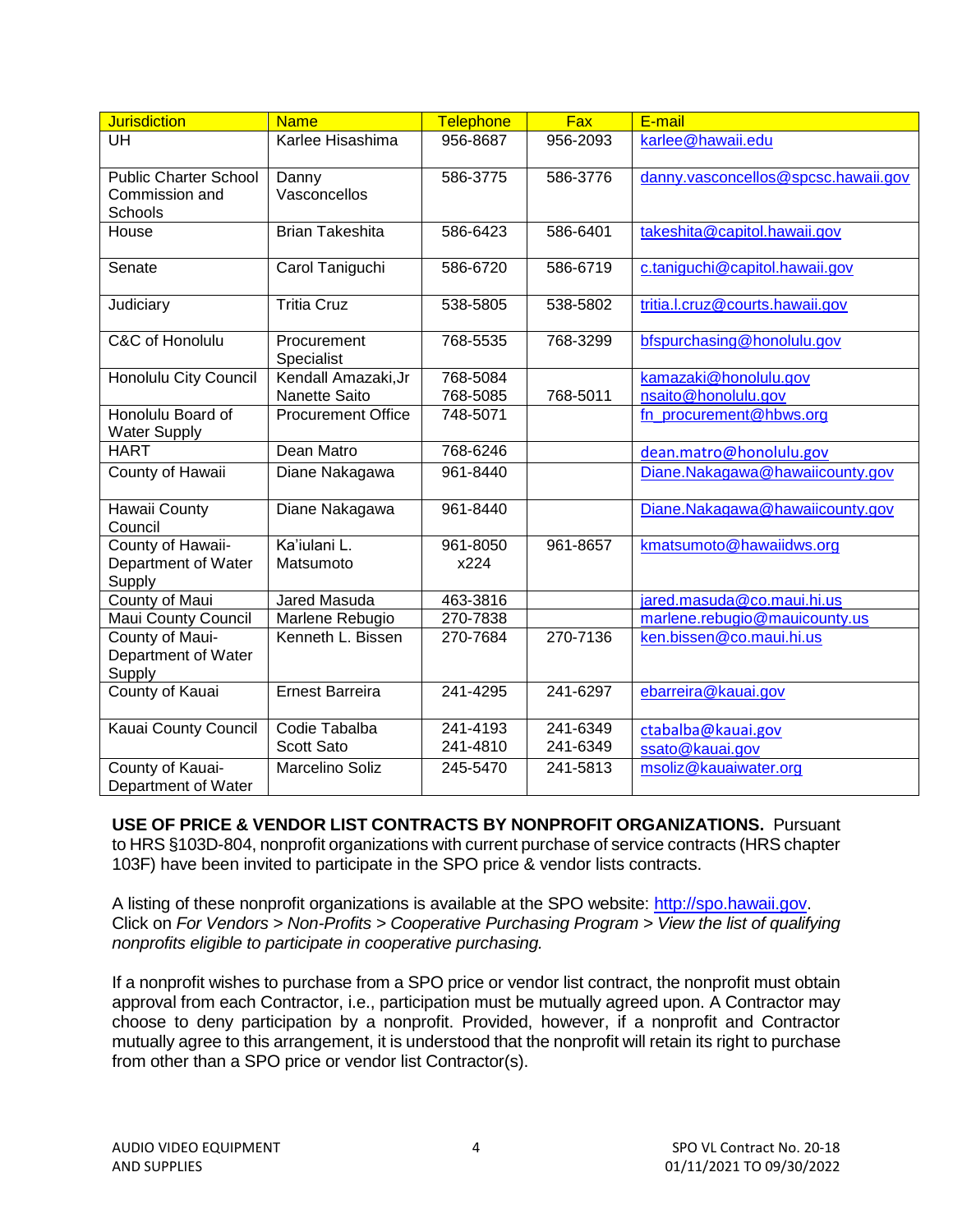<span id="page-4-0"></span>**CONTRACTORS** The following contractors are listed in this vendor list contract. They have signed a Master Agreement with the State of Alaska and a Participating Addendum with the Hawaii State Procurement Office.

| Audio Enhancement Inc | <b>B&amp;H Foto and Electronics Corp</b> |
|-----------------------|------------------------------------------|
|                       | DBA B&H Photo Video                      |

**VENDOR CODES** for annotation on purchase orders are obtainable from the *Alphabetical Vendor Edit Table* available at your department's fiscal office. Agencies are cautioned that the remittance address on an invoice may be different from the address of the vendor code annotated on the purchase order.

**COMPLIANCE PURSUANT TO HRS §103D-310(c).** Prior to awarding this contract, the SPO verified compliance of the Contractor(s) named in the SPO Vendor List Contract No. 20-18. *No further compliance verification is required prior to issuing a contract, purchase order, or pCard payment when utilizing this contract.*

**PURCHASING CARD (pCard).** The State of Hawaii Purchasing Card (pCard) is required to be used by the Executive departments/agencies, excluding DOE, HHSC, OHA and UH for orders totaling less than \$2,500. For purchases of \$2,500 or more, agencies may use the pCard, subject to its credit limit, or issue a purchase order.

**PURCHASE ORDERS** may be issued for purchases \$2,500 or more, and for Contractors who either do not accept the pCard, set minimum order requirements before accepting the pCard for payment, or charge its customers a transaction fee for the usage.

**"SPO VL CONTRACT NO. 20-18"** and the Master Agreement Number (located on the contractor's information page) shall be typed on purchase orders issued against this vendor list contract**.** For pCard purchases, the SPO VL Contract No. 20-18 and Master Agreement Number shall be notated on the appropriate transaction document.

**STATE GENERAL EXCISE TAX (GET) AND COUNTY SURCHARGE** shall not exceed the following rates if seller elects to pass on the charges to its customers.

| <b>COUNTY</b>              | <b>COUNTY</b>    | <b>STATE</b> |                         | <b>MAX PASS- EXPIRATION DATE</b> |
|----------------------------|------------------|--------------|-------------------------|----------------------------------|
|                            | <b>SURCHARGE</b> | <b>GET</b>   | <b>TAX</b><br><b>ON</b> | <b>SURCHARGE</b><br><b>OF</b>    |
|                            | <b>TAX RATE</b>  |              | <b>RATE</b>             | <b>TAX RATE</b>                  |
| <b>C&amp;C OF HONOLULU</b> | 0.50%            | 4.0%         | 4.7120%                 | 12/31/2030                       |
| <b>HAWAII</b>              | 0.50%            | 4.0%         | 4.7120%                 | 12/31/2030                       |
| COUNTY OF MAUI             | $0.0\%$          | 4.0%         | 4.1666%                 | No county surcharge              |
| (including Molokai and     |                  |              |                         |                                  |
| Lanai)                     |                  |              |                         |                                  |
| <b>KAUAI</b>               | 0.50%            | 4.0%         | 4.7120%                 | 12/31/2030                       |

The GET or use tax and county surcharge may be added to the invoice as a separate line item and shall not exceed the current max pass-on tax rate(s) for each island.

County surcharges on state general excise (GE) tax or Use tax may be visibly passed on but is not required. For more information on county surcharges and the max pass-on tax rate, please visit the Department of Taxation's website at [http://tax.hawaii.gov/geninfo/countysurcharge.](http://tax.hawaii.gov/geninfo/countysurcharge)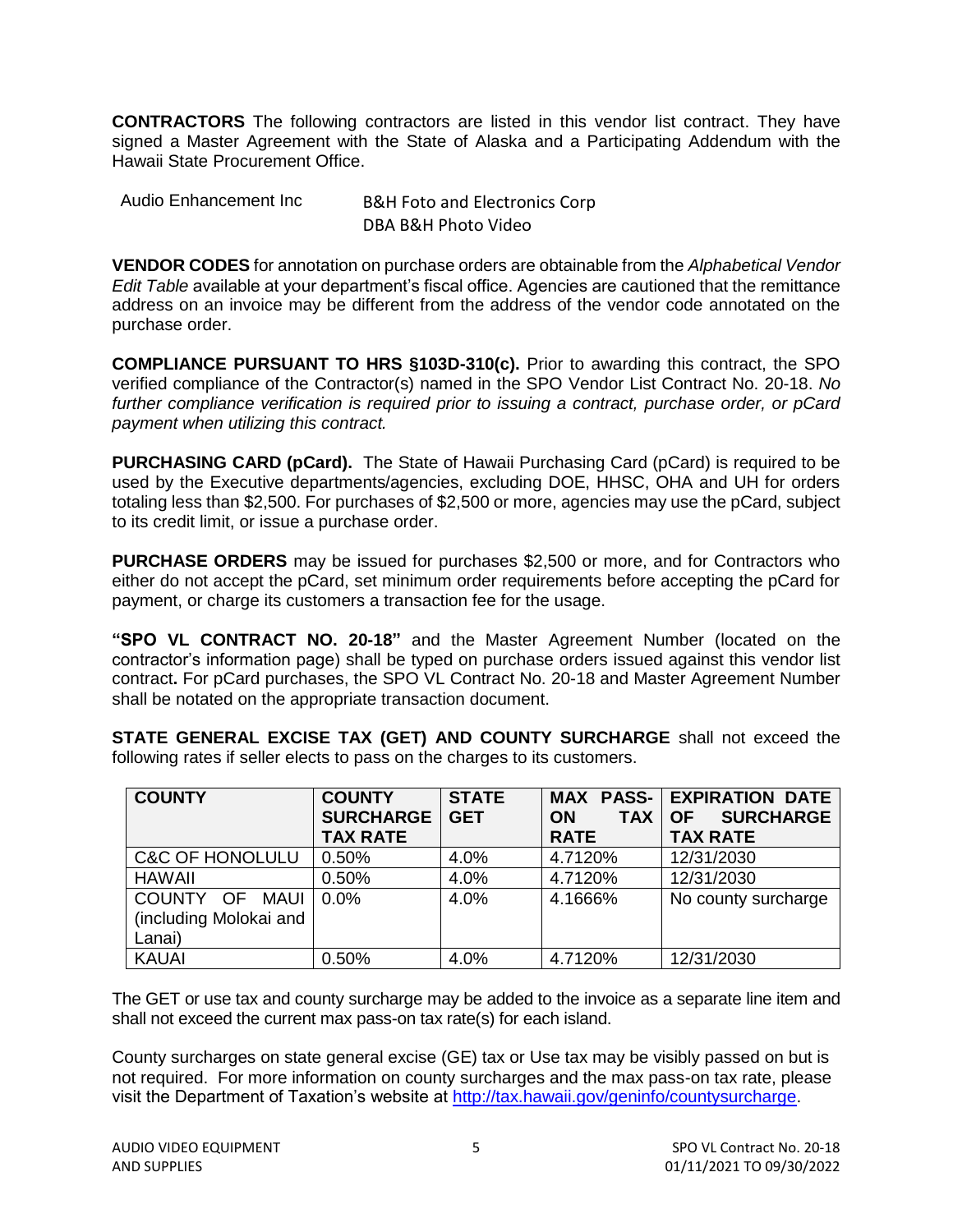<span id="page-5-0"></span>**PAYMENTS** are to be made to the Contractor(s) remittance address. HRS §103-10 provides that the State shall have thirty (30) calendar days after receipt of invoice or satisfactory completion of contract to make payment. Payments may also be made via pCard.

**VENDOR AND PRODUCT EVALUATION** form, SPO-012, for the purpose of addressing concerns on this vendor list contract, is available to agencies at the SPO website: [http://spo.hawaii.gov.](http://spo.hawaii.gov/) Click on *Forms* on the home page.

**PRICE OR VENDOR LIST CONTRACT AVAILABLE ON THE INTERNET** at the SPO website: [http://spo.hawaii.gov.](http://spo.hawaii.gov/) Click on *Price & Vendor List Contracts* on the home page.

#### **DELIVERY**

The Contractor(s) must deliver goods within fifteen (15) calendar days from receipt of an order, unless otherwise mutually agreed upon by the Ordering Entity, with exceptions being made for holidays, special orders and backorders. Contractor must contact the Ordering Entity to notify them of any deliveries that will not be made within fifteen (15) calendar days, along with an explanation with the actual delivery date and the reason for the delay.

All deliveries will be F.O.B. destination (including Alaska and Hawaii), freight pre-paid, with all transportation and handling charges paid by the Contractor. Responsibility and liability for loss or damage shall remain the Contractor's until final inspection and acceptance when responsibility will pass to the Purchasing Entity except as to latent defects, fraud and Contractor's warranty obligations. Any portion of an Order to be shipped without transportation charges that is back ordered will be shipped without charge,

All deliveries will be "Inside Deliveries" as designated by a representative of the Purchasing Entity placing the Order. Inside Delivery refers to a delivery to other than a loading dock, front lobby, or reception area. Specific delivery instructions will be noted on the order form or Purchase Order.

All products must be delivered in the manufacturer's standard package. Costs shall include all packing and/or crating charges. Cases will be of durable construction, good condition, properly labeled and suitable in every respect for storage and handling of contents. Each shipping carton will be marked with the commodity, brand, quantity, item code number and the Purchasing Entity's Purchase Order number.

Products returned because of quality problems, duplicated shipments, etc., will be sent back to the contractor within 10 calendar days at the contractor's expense, with no restocking charge and shall be replaced with specified products or the Ordering Entity will be credited/refunded for the full purchase price.

#### **FREIGHT CHARGES**

All deliveries will be F.O.B destination (including Hawaii), freight pre-paid with all transportation and handling charges paid by the Contractor. Responsibility and liability for loss or damage shall remain the Contractor's until final inspection and acceptance, which shall occur no later than five (5) business days from receipt of products. Any portion of an Order that would otherwise be shipped without transportation charges that is back ordering will be shipped without charge.

Products weighing more than 70 lbs or requiring nonstandard delivery due to their size may be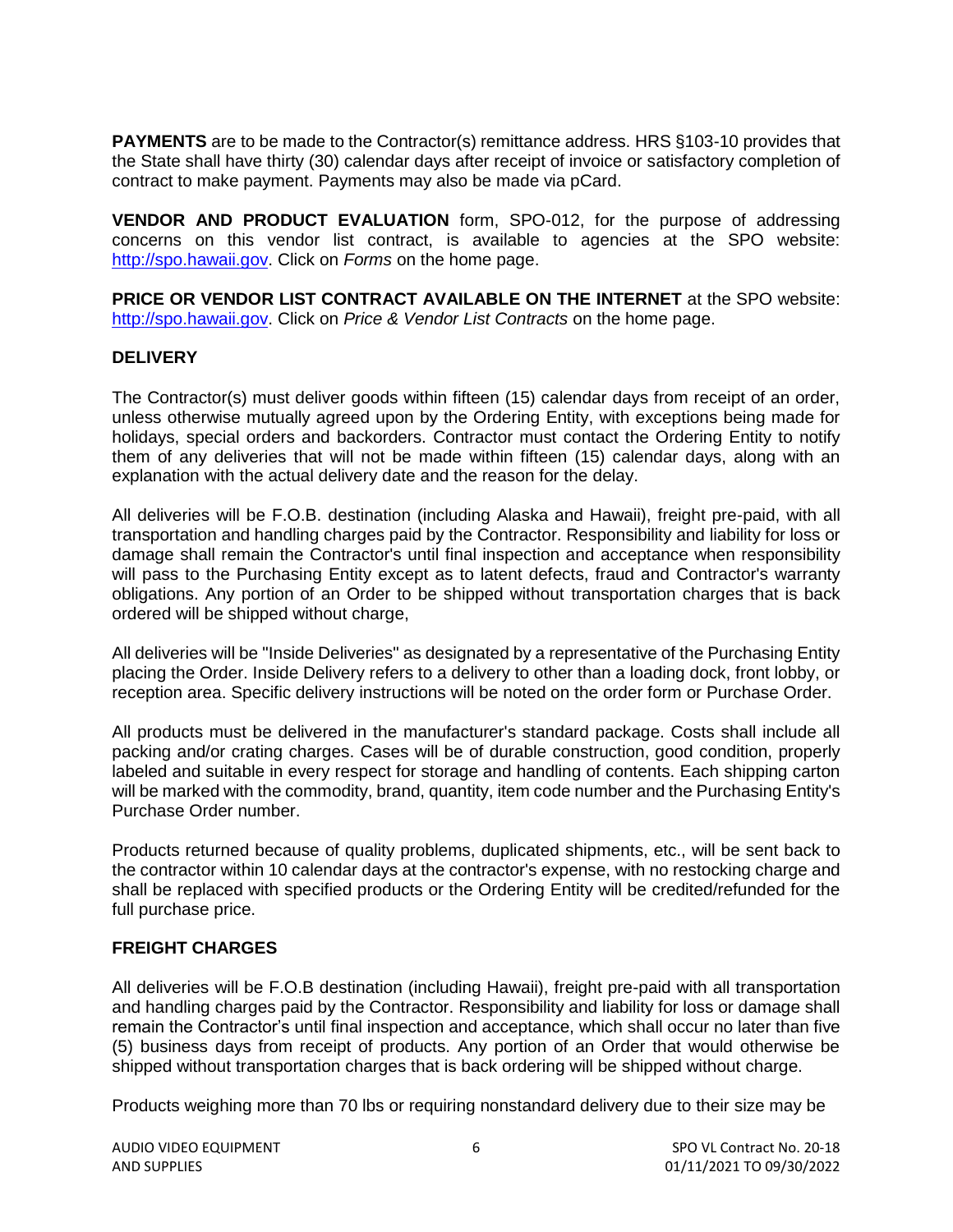<span id="page-6-0"></span>charged reasonable shipping. Various delivery options may be available to the customer in such instance.

# **EMERGENCY PURCHASE**

The FEMA special provisions are included in the contract to allow departments/agencies to make purchases during a declared emergency and seek FEMA reimbursement. For more information, please visit: [https://spo.hawaii.gov/for-state-county-personnel/disaster](https://spo.hawaii.gov/for-state-county-personnel/disaster-preparedness-procurement/fema-reimbursement/)[preparedness-procurement/fema-reimbursement/](https://spo.hawaii.gov/for-state-county-personnel/disaster-preparedness-procurement/fema-reimbursement/)

The following Contractors have agreed to the FEMA special provisions:

- Audio Enhancement Inc
- B&H Foto and Electronics Corp DBA B&H Photo Video

# **SCOPE OF WORK**

The primary purpose of this contract is for "box sales" (online or catalog sales) and delivery. Services such as installation services or repair services outside of the warranty, setup services, or basic training services, etc.

Value-add Services to be used on an as-needed basis. Only Value-add Services listed on the Contractor's proposal will be included on this contract. Value-add Services not listed on the Contractor's proposal will not be allowed. If Value-add Service options are requested, the Purchasing Entity may choose to request a quote only or require the Contractor to create a Statement of Work (SOW) detailing the exact scoping and pricing of the services to be provided.

# **CATEGORY DESCRIPTION**

- 1. CATEGORY 1: AUDIO EQUIPMENT includes but not limited to Audio Mixers, Speaker Systems, Stereo Receivers/Equalizers, Compact Disc Players, MP3 Players, AM/FM Radio, Public Address Systems (including Portable), Portable Sound Systems, Wireless Microphone Systems, Amplifiers, Audio Cassette Recorder/Players.
- 2. CATEGORY 2: VIDEO EQUIPMENT includes but not limited to Equipment for Videoconferencing, Studio Production, Video Recording, Digital Video Disc Players, Televisions, Plasma Screen Televisions, Television Monitors/Monitor Receivers, TV/VCR Combo Units, Camcorders, Digital Video Recorders, High Definition Cameras (NON-Security Related), Digital Video Editing Systems, TelePrompTers, Blu Ray Players/Recorders.
- 3. CATEGORY 3: PROJECTION EQUIPMENT includes but not limited to Video Projection Systems, Video Presentation Boards, Projectors: LCD, DLP (Digital Light Processing), Overhead, Slide.
- 4. CATEGORY 4: PHOTOGRAPHIC EQUIPMENT includes but not limited to Cameras, Digital Cameras, Digital Imaging, Camera Lenses, Stand Alone Printers for Digital Camera Printing only, SLR (small, medium & large format), Film Holders, Slide Printers, Lens Accessories, Digital Memory Cards.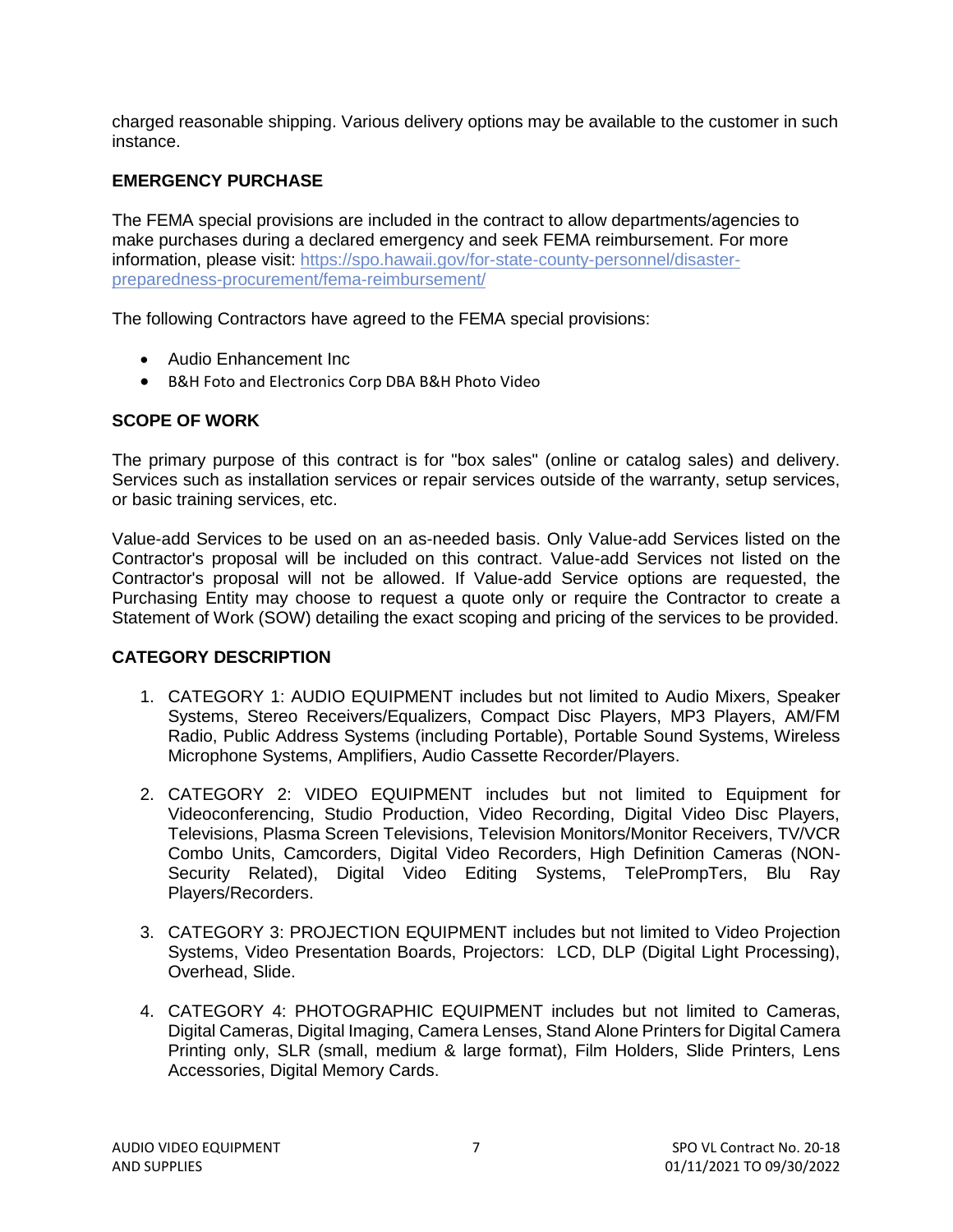- <span id="page-7-0"></span>5. CATEGORY 5: SCREENS/DISPLAYS includes but not limited to Projection Screens including: Rear Projection, Motorized, Tripod, Portable & Wall, Video Plasma Displays, LCD Panels, Interactive Whiteboards.
- 6. CATEGORY 6 PERIPHERALS/ACCESSORIES Products in this category will include those used in relation with the above Product Categories 1-5 - Audio Video Carts, Projector Mounting Systems, Podiums, Lecterns, Stands, Equipment Cases, Racks and Rack Mounting Equipment, Test Equipment, Batteries, Chargers, Cables, Connectors, Adapters, Multimedia Consoles and Control Systems, Switchers, Routers, Camera Accessories: Tripods, Fluid Heads, Camera Support Equipment.

# **AGENCY INSTRUCTIONS**

- 1. Obtain a quote from all Contractors awarded in the category of equipment.
- 2. Personnel conducting or participating in utilizing Vendor List Contract No. 20-18 is responsible to complete form SPO-010, *Record of Procurement* for purchases of \$5,000 or more.If unable to obtain the minimum number of price quotes, written justification is explained in Part C. If award is not made to the lowest bidder, written justification is explained in Part D. The approved Form SPO-010 is kept in the procurement/contract file.
- 3. CONSIDERATION OF QUOTES. Agencies shall consider all responsive and responsible quotes received. An award shall be made to the Contractor(s) offering the lowest price. If the lowest price does not meet the agencies specification requirement, the award may be made to the Contractor(s) whose offer represents the best value to the agency. Best value means the most advantageous offer determined by evaluating and comparing all relevant criteria in addition to price so that the offer meeting the overall combination that best services the agency is selected. These criteria may include, in addition to others, the total cost of ownership, performance, history of the vendor, quality of goods, services, delivery and proposed technical performance.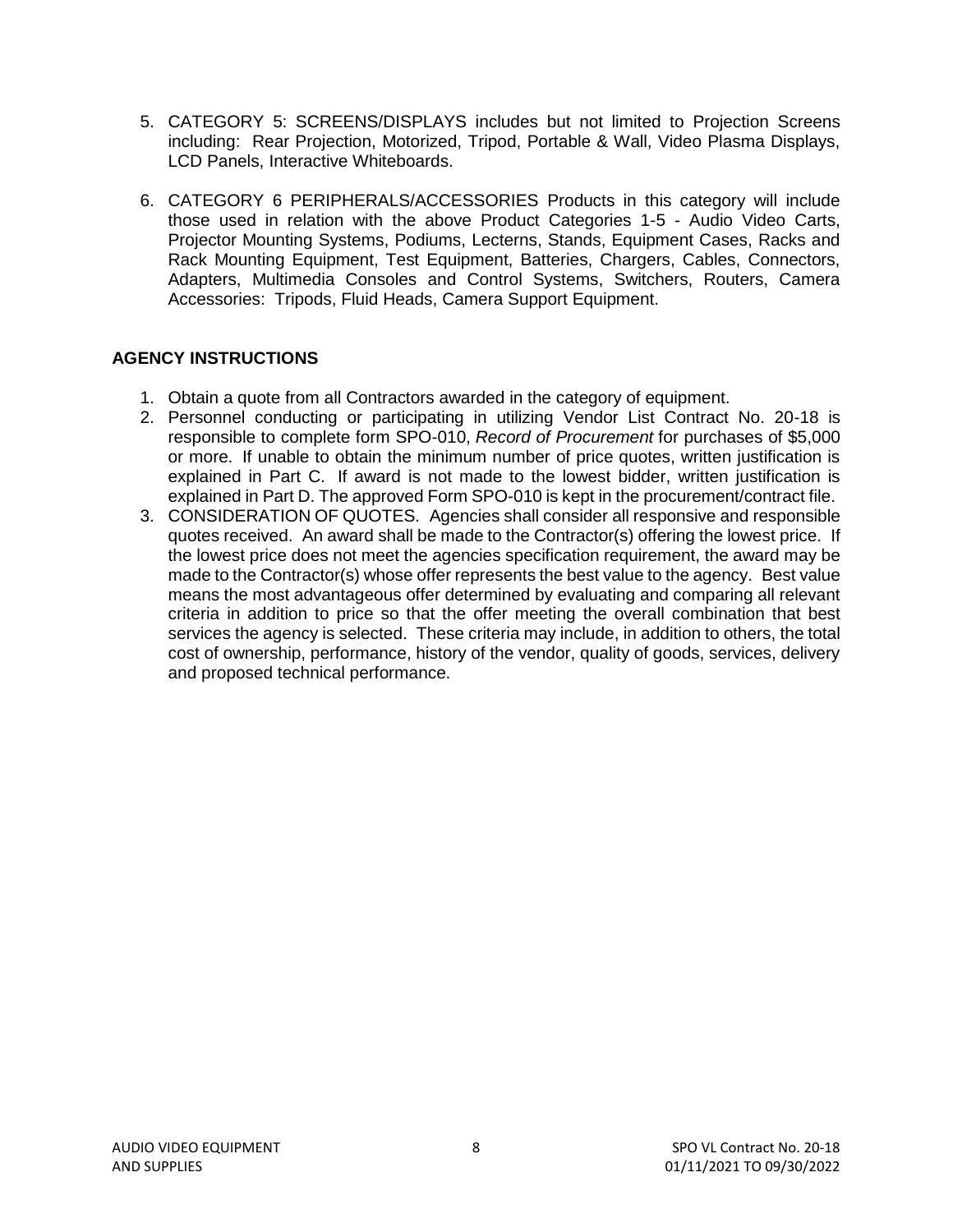<span id="page-8-0"></span>

| <b>AWARDED CATEGORIES</b>      |                          |                                                                 |  |
|--------------------------------|--------------------------|-----------------------------------------------------------------|--|
|                                |                          | <b>Contractor Name</b>                                          |  |
| <b>Categories of Equipment</b> | <b>Audio Enhancement</b> | <b>B&amp;H Foto and Electronics Corp</b><br>DBA B&H Photo Video |  |
| Audio Equipment                | No Award                 | Award                                                           |  |
| Video Equipment                | Award                    | Award                                                           |  |
| <b>Projection Equipment</b>    | No Award                 | Award                                                           |  |
| Photographic Equipment         | No Award                 | Award                                                           |  |
| Screens/Displays               | No Award                 | Award                                                           |  |
| Peripherals/Accessories        | No Award                 | Award                                                           |  |
|                                |                          |                                                                 |  |
| <b>Field Service</b>           | 10%                      | 1%                                                              |  |
| <b>Technical Installation</b>  | 10%                      | 1%                                                              |  |
| Non-technical Installation     | 10%                      | 1%                                                              |  |
| Programming                    | 40%                      | 1%                                                              |  |
| Design                         | 40%                      | 1%                                                              |  |
| <b>Basic Setup</b>             | 10%                      | 1%                                                              |  |
| <b>Entry Level Training</b>    | 10%                      | 1%                                                              |  |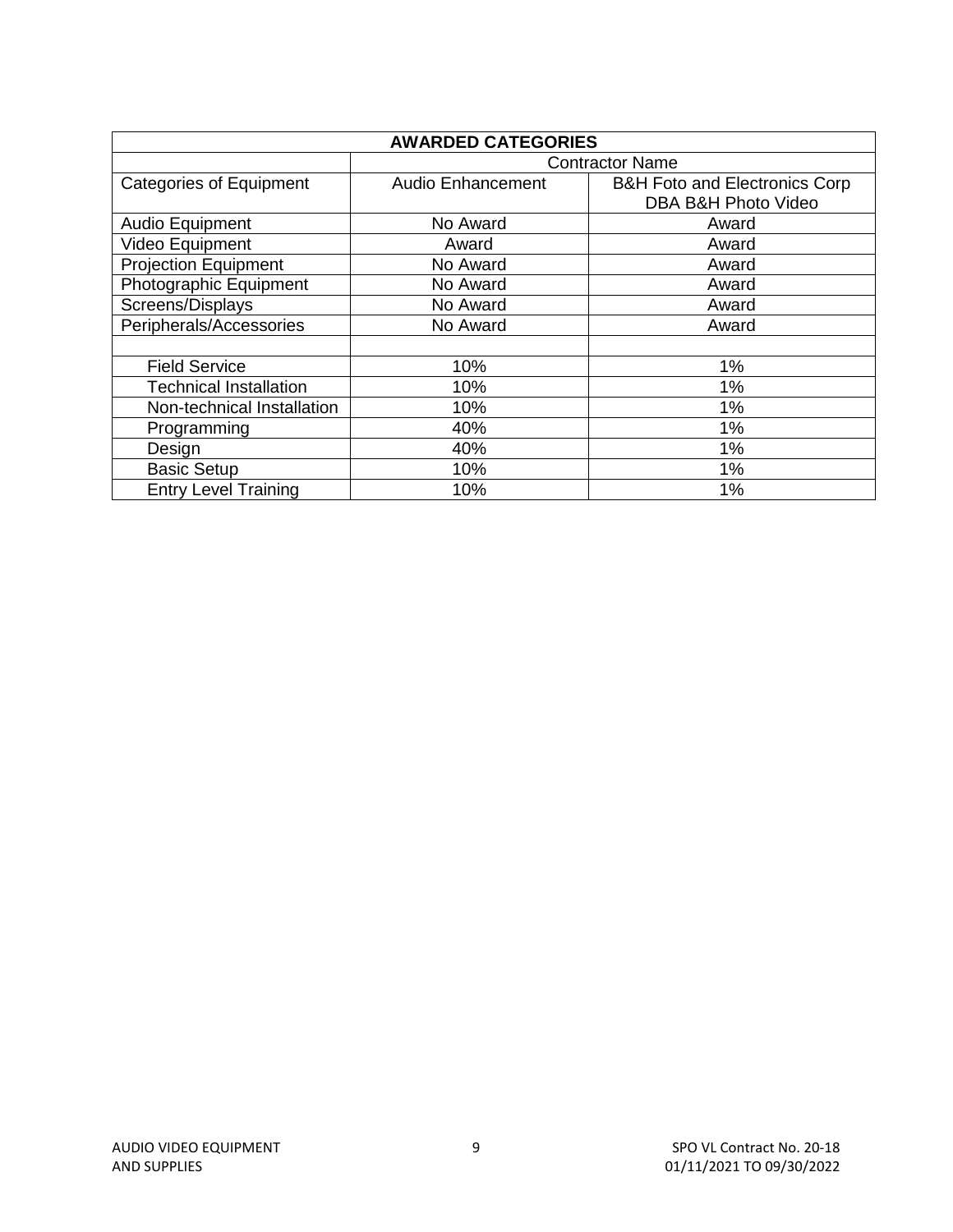# **CONTRACTOR INFORMATION**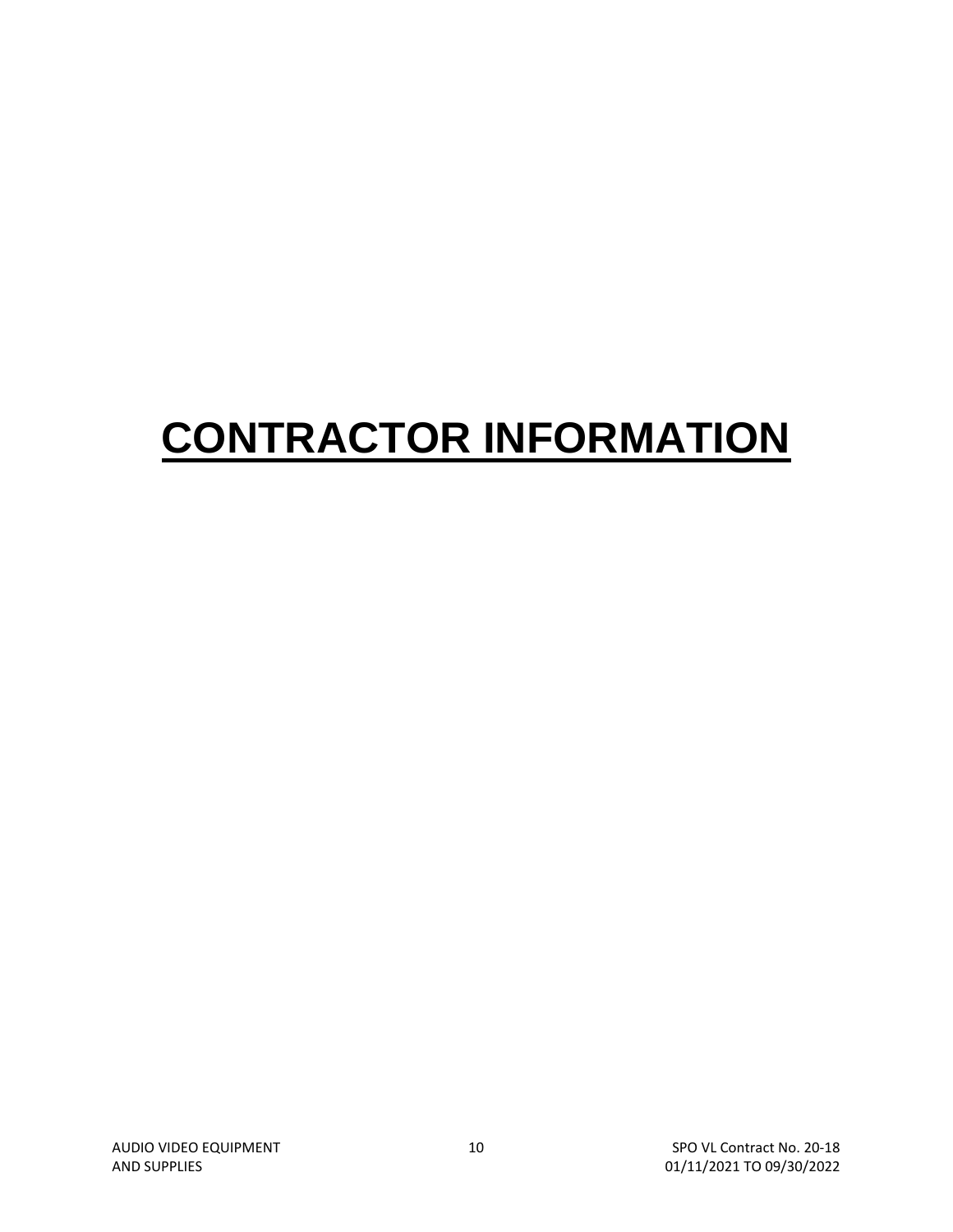# **AUDIO ENHANCEMENT INC**

Master Agreement No. 200000035 A

#### <span id="page-10-0"></span>[https://www.naspovaluepoint.org/portfolio/audio-video-equipment-and-supplies-2019-](https://www.naspovaluepoint.org/portfolio/audio-video-equipment-and-supplies-2019-2024/audio-enhancement/) [2024/audio-enhancement/](https://www.naspovaluepoint.org/portfolio/audio-video-equipment-and-supplies-2019-2024/audio-enhancement/)

Remit Payment To:

Contact Name: Jessica Bevard Contact Phone Number: (801) 243-6010 Contact Email: [Jessica.Bevard@AudioEnhancement.com](mailto:Jessica.Bevard@AudioEnhancement.com) 9858 S Audio Dr W Jordan, UT 84081 Vendor Code: 35748400

To request a quote please go to: [https://naspo.audioenhancement.com/](https://urldefense.com/v3/__https:/naspo.audioenhancement.com/__;!!LIYSdFfckKA!lDU3pV13Mu4HiWVbG20S-tLnwffk22Tqokg_s6XWghMJioTl3u2LPBn4SU9twbe2FQLz3a5A$)

For other information, please go to: [https://audioenhancement.com/](https://urldefense.com/v3/__https:/audioenhancement.com/__;!!LIYSdFfckKA!lDU3pV13Mu4HiWVbG20S-tLnwffk22Tqokg_s6XWghMJioTl3u2LPBn4SU9twbe2FUsVFV4f$)

#### **Audio Enhancement's Minimum Discount off of Manufacturer's List Price:**

| Category                   | <b>Manufacturer</b> | <b>Discount</b> |
|----------------------------|---------------------|-----------------|
| Category 2 Video Equipment | Audio Enhancement   | 40%             |
| Category 2 Video Equipment | Vaddio              | 10%             |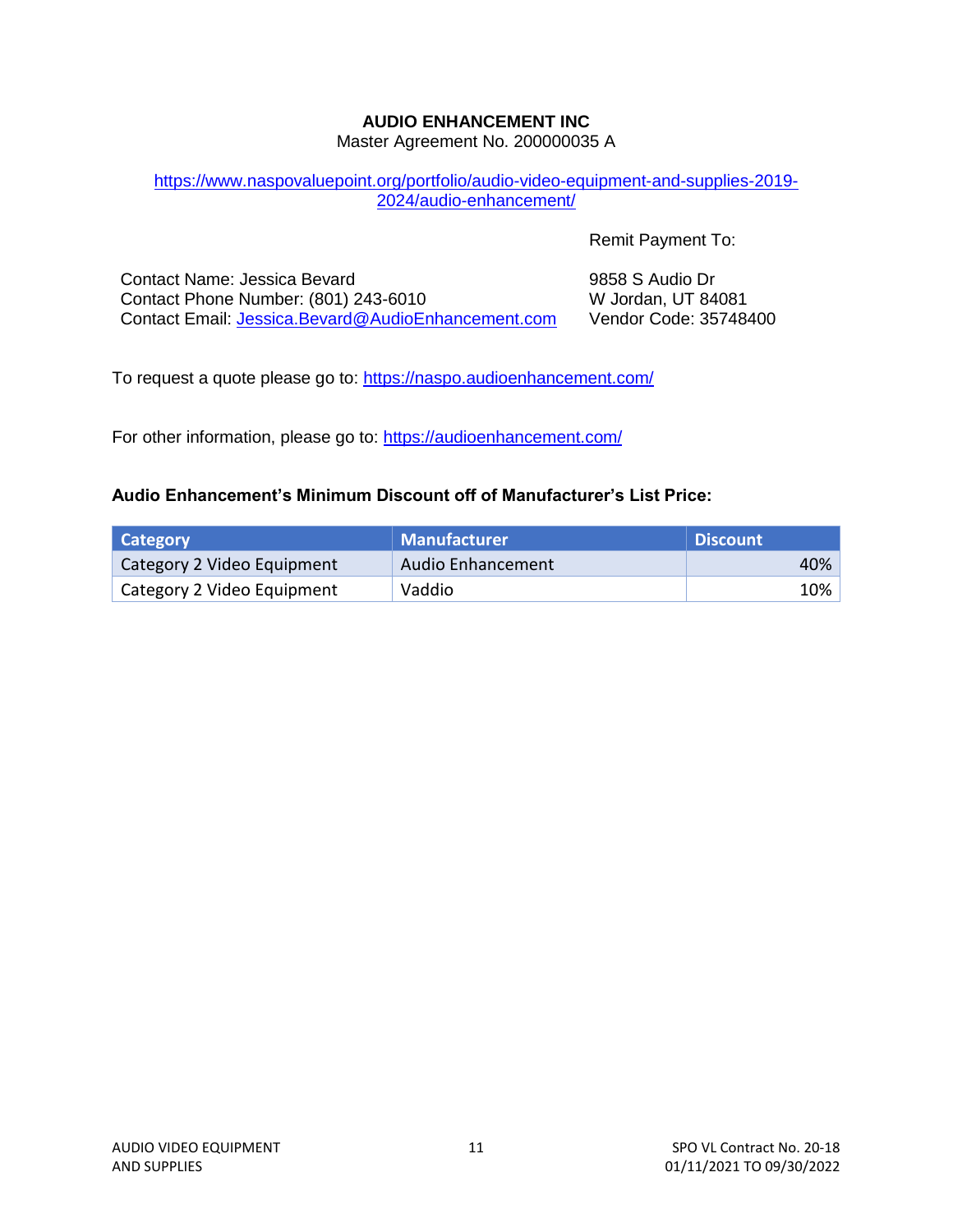# **B&H FOTO AND ELECTRONICS CORP DBA B&H PHOTO**

Master Agreement No. 200000035 B

#### <span id="page-11-0"></span>[https://www.naspovaluepoint.org/portfolio/audio-video-equipment-and-supplies-2019-2024/bh](https://www.naspovaluepoint.org/portfolio/audio-video-equipment-and-supplies-2019-2024/bh-photo-video/)[photo-video/](https://www.naspovaluepoint.org/portfolio/audio-video-equipment-and-supplies-2019-2024/bh-photo-video/)

Remit Payment To:

Portal technical support- [eprocurement@bhphoto.com](mailto:eprocurement@bhphoto.com) All other inquiries: [NASPO@bhphoto.com](mailto:NASPO@bhphoto.com)

B&H Photo Video Remittance Processing Center PO Box 28072 New York, NY 10087-8072 Vendor Code: 34044300

To view equipment or request a quote please go to: [www.bhphoto.com/naspo-hi](https://urldefense.com/v3/__http:/www.bhphoto.com/naspo-hi__;!!LIYSdFfckKA!hm6vmfcec6aXrxleK4kORIqd5IoJIMOeQ06w51LlKptUq4oLWGaggoxEkQ4Ogp0YfnoYsTqG$)

#### **B&H Foto and Electronics Corp DBA B&H Photo Video Minimum Discount off of Manufacturer's List Price:**

| <b>Category</b>            | <b>Manufacturer</b>         | <b>Discount %</b> |
|----------------------------|-----------------------------|-------------------|
| Category 1 Audio Equipment | AKG-Harman                  | 23%               |
| Category 1 Audio Equipment | Allen & Heath               | 21%               |
| Category 1 Audio Equipment | <b>Anchor Audio</b>         | 24%               |
| Category 1 Audio Equipment | Audio-Technica              | 12%               |
| Category 1 Audio Equipment | Azden                       | 25%               |
| Category 1 Audio Equipment | Behringer                   | 38%               |
| Category 1 Audio Equipment | Belden                      | 10%               |
| Category 1 Audio Equipment | <b>Blackmagic Design</b>    | 5%                |
| Category 1 Audio Equipment | <b>Blonder Tongue</b>       | 12%               |
| Category 1 Audio Equipment | <b>Bose</b>                 | 13%               |
| Category 1 Audio Equipment | <b>Bugera</b>               | 38%               |
| Category 1 Audio Equipment | Casio                       | 25%               |
| Category 1 Audio Equipment | <b>CHAUVET DJ</b>           | 25%               |
| Category 1 Audio Equipment | <b>CHAUVET PROFESSIONAL</b> | 18%               |
| Category 1 Audio Equipment | Countryman                  | 25%               |
| Category 1 Audio Equipment | Crown Audio-Harman          | 20%               |
| Category 1 Audio Equipment | Denon                       | 9%                |
| Category 1 Audio Equipment | <b>DPA Microphones</b>      | 10%               |
| Category 1 Audio Equipment | Eartec                      | 5%                |
| Category 1 Audio Equipment | <b>Elaton Professional</b>  | 25%               |
| Category 1 Audio Equipment | Electro-Voice               | 25%               |
| Category 1 Audio Equipment | Focusrite                   | 29%               |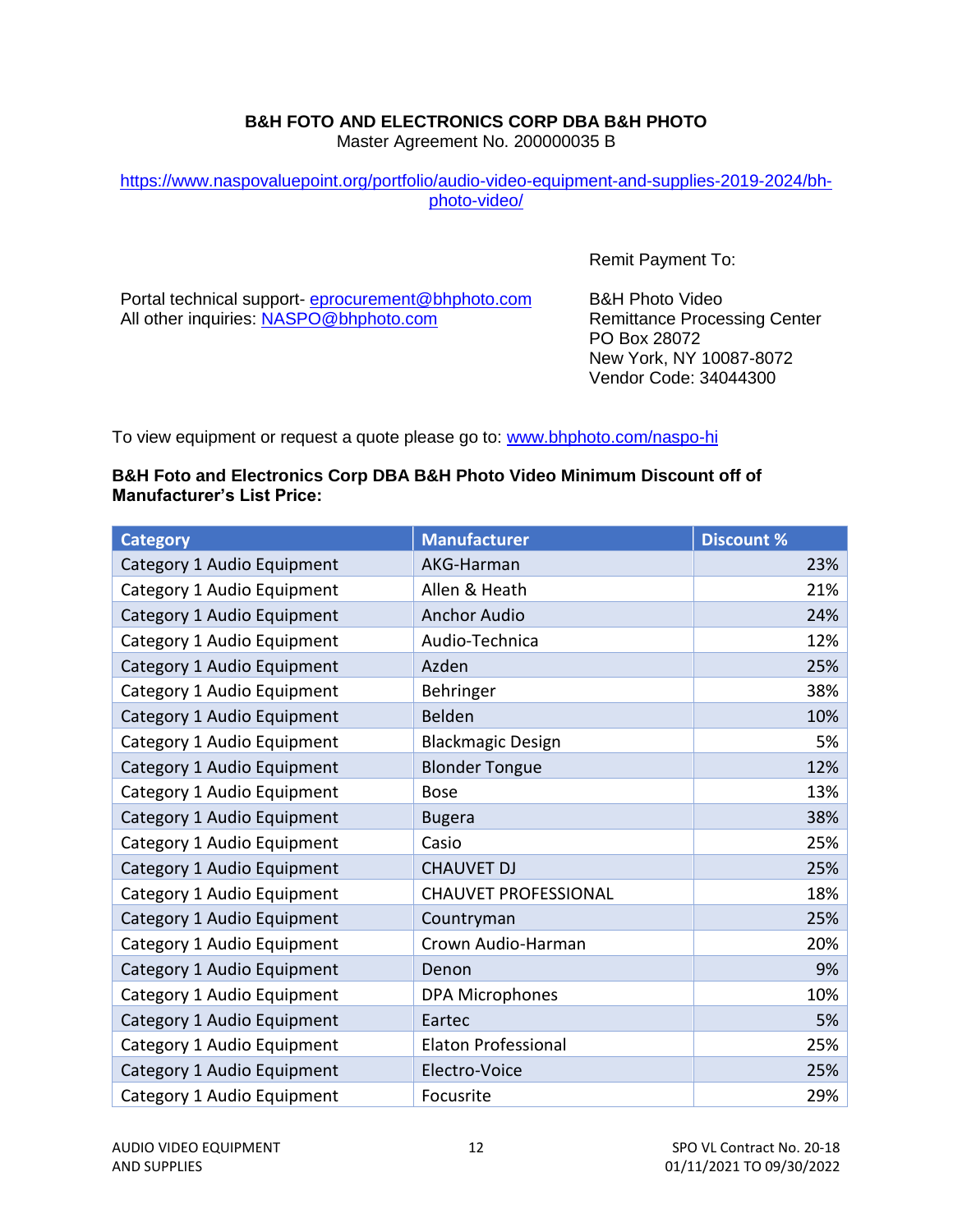| Category 1 Audio Equipment | Genelec                  | 10% |
|----------------------------|--------------------------|-----|
| Category 1 Audio Equipment | HamiltonBuhl             | 40% |
| Category 1 Audio Equipment | JBL - Harman             | 15% |
| Category 1 Audio Equipment | Lap.gruppen              | 30% |
| Category 1 Audio Equipment | Lectrosonics             | 15% |
| Category 1 Audio Equipment | Listen Technologies      | 25% |
| Category 1 Audio Equipment | Mackie                   | 33% |
| Category 1 Audio Equipment | Neumann                  | 5%  |
| Category 1 Audio Equipment | <b>Neutrik</b>           | 7%  |
| Category 1 Audio Equipment | Phoenix Audio            | 4%  |
| Category 1 Audio Equipment | QSC                      | 30% |
| Category 1 Audio Equipment | <b>RDL</b>               | 9%  |
| Category 1 Audio Equipment | Rode                     | 17% |
| Category 1 Audio Equipment | Roland                   | 7%  |
| Category 1 Audio Equipment | Samson                   | 29% |
| Category 1 Audio Equipment | SanDisk                  | 25% |
| Category 1 Audio Equipment | Senal                    | 8%  |
| Category 1 Audio Equipment | Sennheiser               | 5%  |
| Category 1 Audio Equipment | Shure                    | 15% |
| Category 1 Audio Equipment | Sonos                    | 12% |
| Category 1 Audio Equipment | <b>Sound Devices</b>     | 4%  |
| Category 1 Audio Equipment | Tannoy                   | 25% |
| Category 1 Audio Equipment | Tascam                   | 3%  |
| Category 1 Audio Equipment | <b>Telex</b>             | 16% |
| Category 1 Audio Equipment | Yamaha                   | 15% |
| Category 1 Audio Equipment | Zoom                     | 13% |
| Category 2 Video Equipment | <b>AJA</b>               | 10% |
| Category 2 Video Equipment | Atlona                   | 25% |
| Category 2 Video Equipment | Belden                   | 10% |
| Category 2 Video Equipment | <b>Blackmagic Design</b> | 6%  |
| Category 2 Video Equipment | <b>Blonder Tongue</b>    | 12% |
| Category 2 Video Equipment | Canon                    | 2%  |
| Category 2 Video Equipment | Datavideo                | 5%  |
| Category 2 Video Equipment | DJI                      | 5%  |
| Category 2 Video Equipment | Focusrite                | 29% |
| Category 2 Video Equipment | Gefen AV                 | 32% |
| Category 2 Video Equipment | GoPro                    | 13% |
| Category 2 Video Equipment | HamiltonBuhl             | 42% |
| Category 2 Video Equipment | Hitachi                  | 25% |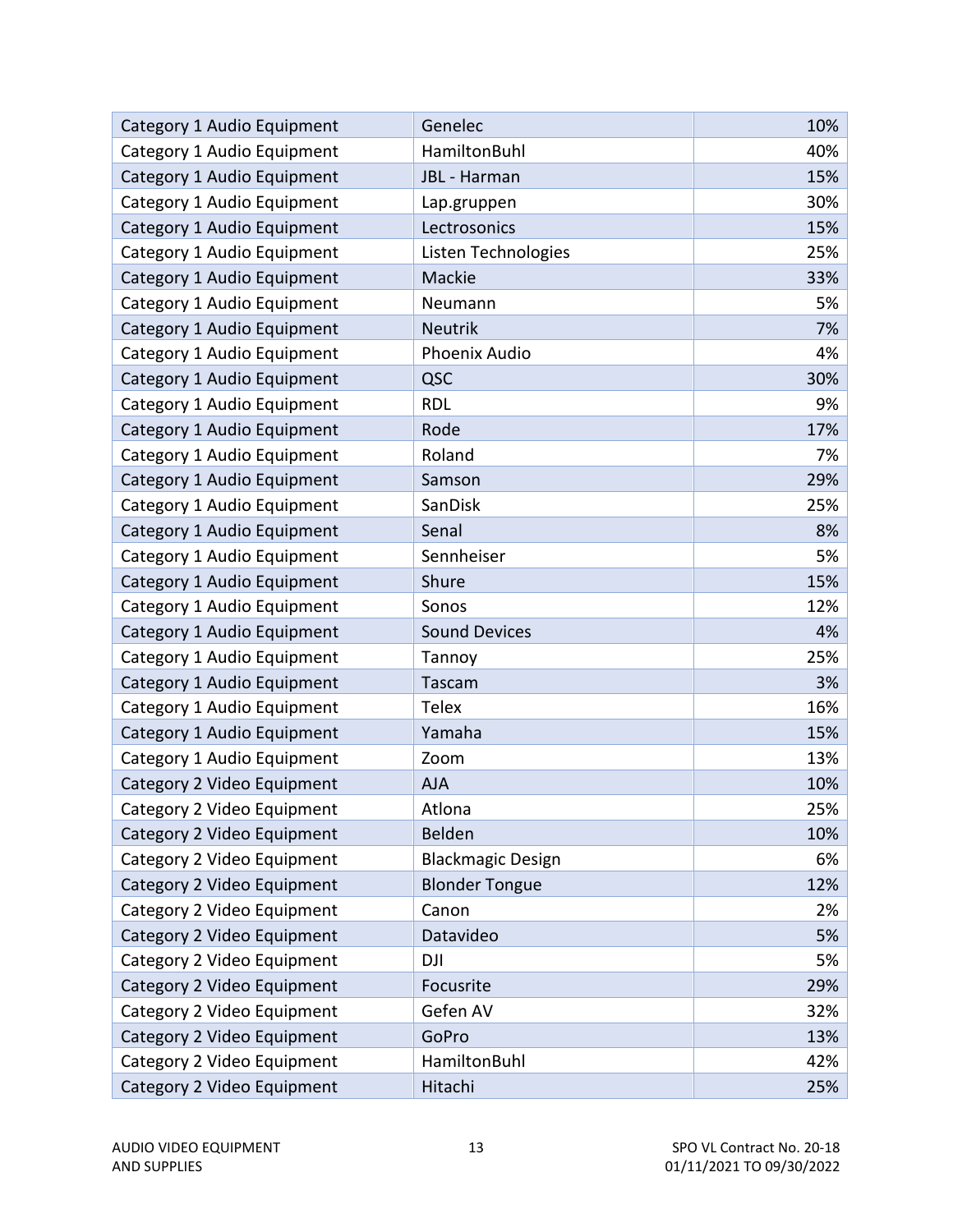| Category 2 Video Equipment      | Hoya                        | 53% |
|---------------------------------|-----------------------------|-----|
| Category 2 Video Equipment      | HP                          | 1%  |
| Category 2 Video Equipment      | HuddleCamHD                 | 12% |
| Category 2 Video Equipment      | Insta360                    | 12% |
| Category 2 Video Equipment      | <b>JVC</b>                  | 6%  |
| Category 2 Video Equipment      | Kino Flo                    | 8%  |
| Category 2 Video Equipment      | Kramer                      | 30% |
| Category 2 Video Equipment      | LG                          | 3%  |
| Category 2 Video Equipment      | <b>Marshall Electronics</b> | 19% |
| Category 2 Video Equipment      | Microsoft                   | 2%  |
| Category 2 Video Equipment      | Middle Atlantic             | 41% |
| Category 2 Video Equipment      | <b>Neutrik</b>              | 7%  |
| Category 2 Video Equipment      | <b>NewTek</b>               | 5%  |
| Category 2 Video Equipment      | <b>OWL LABS</b>             | 14% |
| Category 2 Video Equipment      | Panasonic                   | 2%  |
| Category 2 Video Equipment      | Pearstone                   | 23% |
| Category 2 Video Equipment      | Peerless-AV                 | 33% |
| Category 2 Video Equipment      | Prompter People             | 4%  |
| Category 2 Video Equipment      | <b>PTZOptics</b>            | 17% |
| Category 2 Video Equipment      | QSC                         | 30% |
| Category 2 Video Equipment      | Revolabs                    | 18% |
| Category 2 Video Equipment      | Ruggard                     | 49% |
| Category 2 Video Equipment      | Samsung                     | 4%  |
| Category 2 Video Equipment      | Sanus                       | 35% |
| Category 2 Video Equipment      | Sharp                       | 15% |
| Category 2 Video Equipment      | <b>SKB</b>                  | 40% |
| Category 2 Video Equipment      | SmallHD                     | 5%  |
| Category 2 Video Equipment      | SmallHD                     | 8%  |
| Category 2 Video Equipment      | Sony                        | 12% |
| Category 2 Video Equipment      | Tascam                      | 30% |
| Category 2 Video Equipment      | Vaddio                      | 10% |
| Category 2 Video Equipment      | <b>VIZIO</b>                | 3%  |
| Category 2 Video Equipment      | Wacom                       | 4%  |
| Category 2 Video Equipment      | Watson                      | 35% |
| Category 2 Video Equipment      | Whirlwind                   | 20% |
| Category 2 Video Equipment      | Yamaha                      | 16% |
| Category 2 Video Equipment      | Zhiyun-Tech                 | 18% |
| Category 3 Projection Equipment | <b>Barco</b>                | 15% |
| Category 3 Projection Equipment | <b>BenQ</b>                 | 4%  |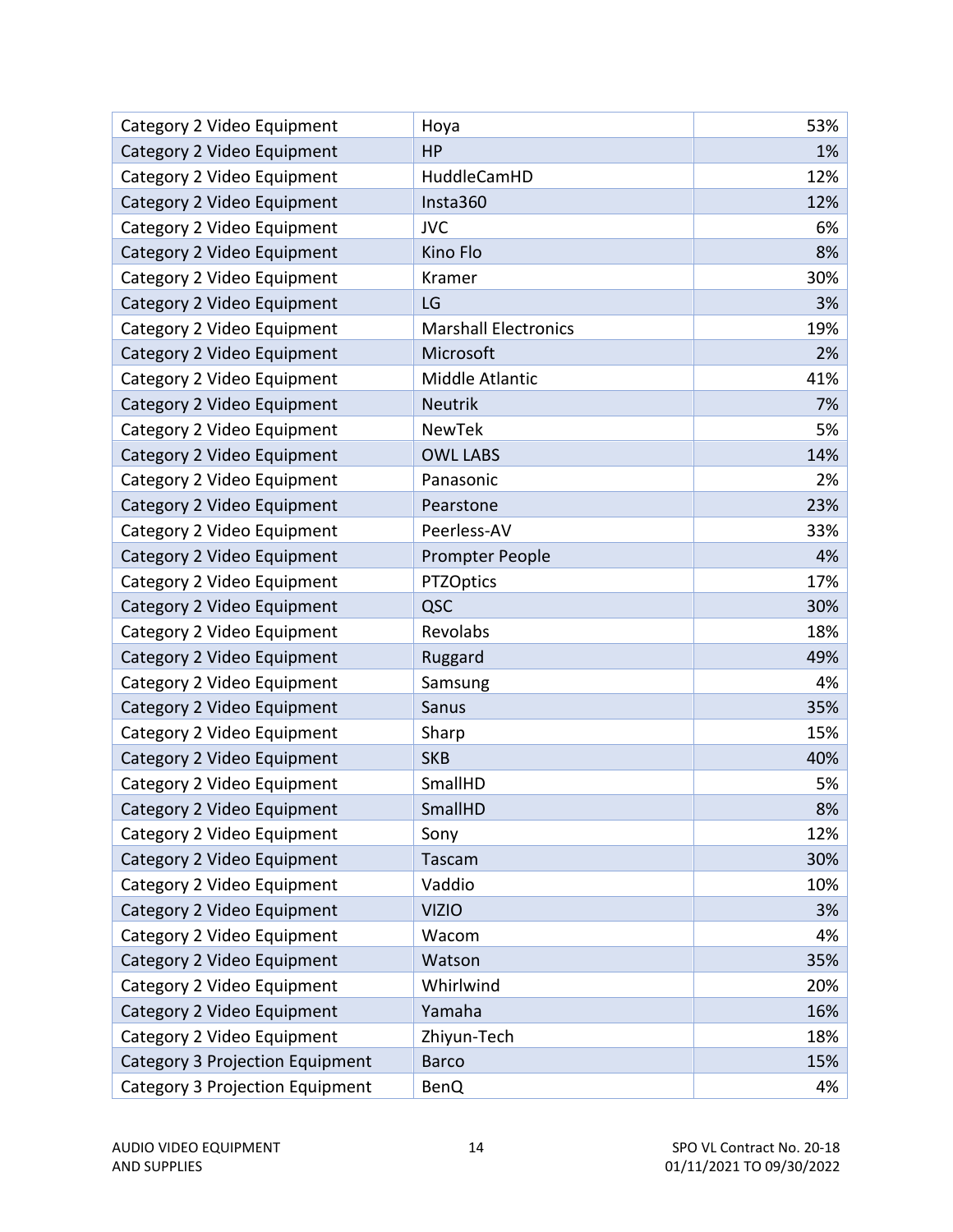| Category 3 Projection Equipment   | Canon                       | 15% |
|-----------------------------------|-----------------------------|-----|
| Category 3 Projection Equipment   | Casio                       | 25% |
| Category 3 Projection Equipment   | <b>CHAUVET DJ</b>           | 25% |
| Category 3 Projection Equipment   | <b>CHAUVET PROFESSIONAL</b> | 18% |
| Category 3 Projection Equipment   | Christie                    | 9%  |
| Category 3 Projection Equipment   | Elmo                        | 9%  |
| Category 3 Projection Equipment   | Epson                       | 8%  |
| Category 3 Projection Equipment   | Hitachi                     | 39% |
| Category 3 Projection Equipment   | HoverCam                    | 35% |
| Category 3 Projection Equipment   | <b>Infocus</b>              | 40% |
| Category 3 Projection Equipment   | LG                          | 12% |
| Category 3 Projection Equipment   | Lumens                      | 18% |
| Category 3 Projection Equipment   | <b>NEC</b>                  | 14% |
| Category 3 Projection Equipment   | Optoma Technology           | 15% |
| Category 3 Projection Equipment   | Panasonic                   | 20% |
| Category 3 Projection Equipment   | Ricoh                       | 10% |
| Category 3 Projection Equipment   | Sony                        | 40% |
| Category 3 Projection Equipment   | Viewsonic                   | 19% |
| Category 4 Photographic Equipment | <b>ARRI</b>                 | 5%  |
| Category 4 Photographic Equipment | Canon                       | 15% |
| Category 4 Photographic Equipment | Core SWX                    | 10% |
| Category 4 Photographic Equipment | <b>DJI</b>                  | 4%  |
| Category 4 Photographic Equipment | <b>Dracast</b>              | 12% |
| Category 4 Photographic Equipment | <b>Elation Professional</b> | 25% |
| Category 4 Photographic Equipment | <b>FUJIFILM</b>             | 15% |
| Category 4 Photographic Equipment | Genaray                     | 31% |
| Category 4 Photographic Equipment | GoPro                       | 15% |
| Category 4 Photographic Equipment | HamiltonBuhl                | 42% |
| Category 4 Photographic Equipment | Hasselblad                  | 3%  |
| Category 4 Photographic Equipment | Hitachi                     | 10% |
| Category 4 Photographic Equipment | Hoya                        | 53% |
| Category 4 Photographic Equipment | Ilford                      | 21% |
| Category 4 Photographic Equipment | Joby                        | 35% |
| Category 4 Photographic Equipment | Kodak                       | 15% |
| Category 4 Photographic Equipment | Leica                       | 3%  |
| Category 4 Photographic Equipment | Litepanels                  | 20% |
| Category 4 Photographic Equipment | Lowel                       | 20% |
| Category 4 Photographic Equipment | Lumens                      | 18% |
| Category 4 Photographic Equipment | Mole-Richardson             | 15% |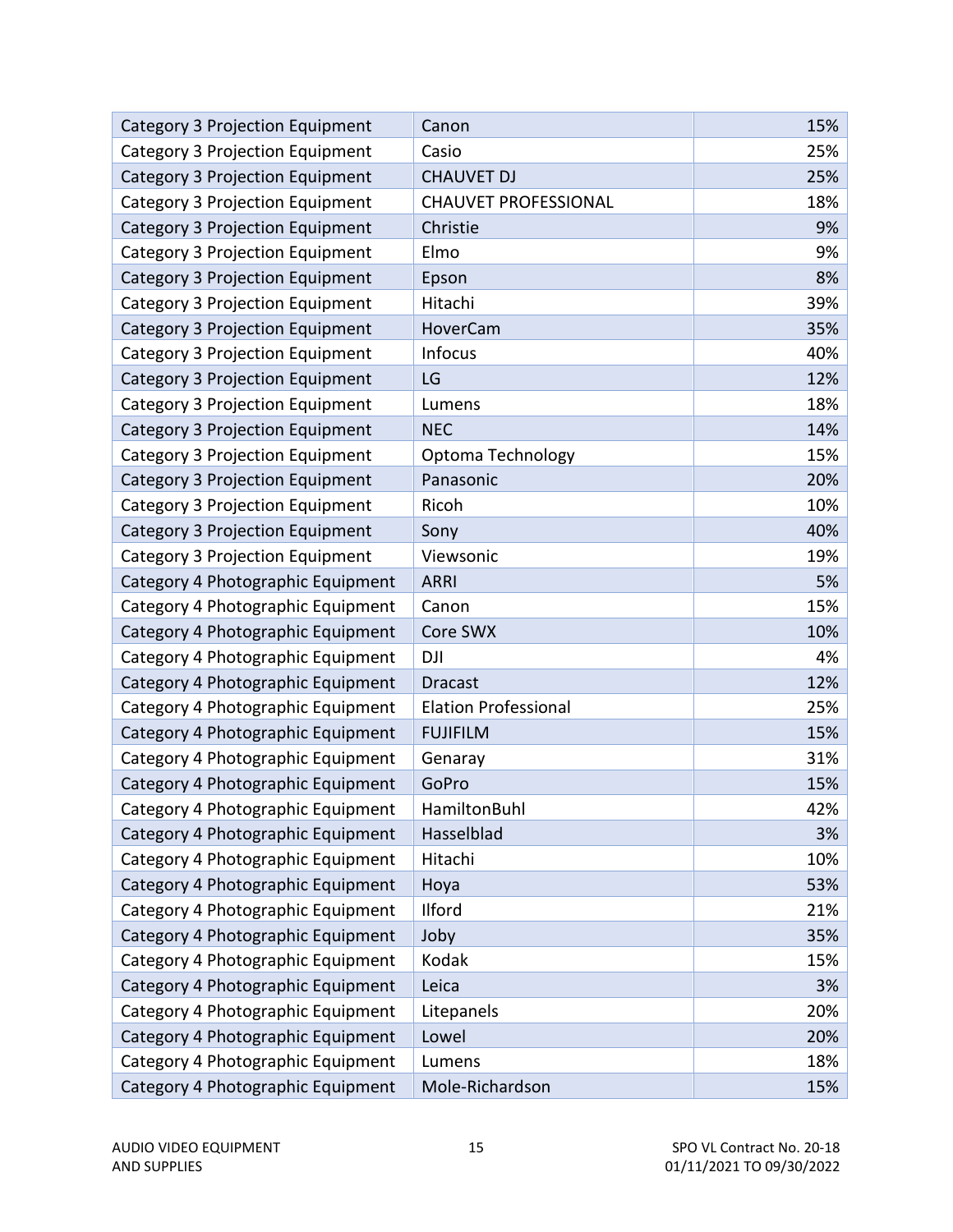| Category 4 Photographic Equipment  | Nikon                       | 4%  |
|------------------------------------|-----------------------------|-----|
| Category 4 Photographic Equipment  | Olympus                     | 11% |
| Category 4 Photographic Equipment  | Panasonic                   | 3%  |
| Category 4 Photographic Equipment  | Pearstone                   | 23% |
| Category 4 Photographic Equipment  | Profoto                     | 15% |
| Category 4 Photographic Equipment  | <b>RED DIGITAL CINEMA</b>   | 4%  |
| Category 4 Photographic Equipment  | Ricoh                       | 10% |
| Category 4 Photographic Equipment  | Ruggard                     | 49% |
| Category 4 Photographic Equipment  | Savage                      | 44% |
| Category 4 Photographic Equipment  | Sigma                       | 15% |
| Category 4 Photographic Equipment  | <b>SKB</b>                  | 40% |
| Category 4 Photographic Equipment  | Sony                        | 5%  |
| Category 4 Photographic Equipment  | Tamron                      | 15% |
| Category 4 Photographic Equipment  | <b>Tiffen</b>               | 25% |
| Category 4 Photographic Equipment  | Vello                       | 5%  |
| Category 4 Photographic Equipment  | Watson                      | 35% |
| Category 5 Screens/Display         | Asus                        | 3%  |
| Category 5 Screens/Display         | <b>BenQ</b>                 | 4%  |
| Category 5 Screens/Display         | Da-Lite                     | 25% |
| Category 5 Screens/Display         | <b>Draper</b>               | 25% |
| Category 5 Screens/Display         | HamiltonBuhl                | 40% |
| Category 5 Screens/Display         | Hitachi                     | 25% |
| Category 5 Screens/Display         | HP                          | 1%  |
| Category 5 Screens/Display         | <b>Infocus</b>              | 45% |
| Category 5 Screens/Display         | Lenovo                      | 1%  |
| Category 5 Screens/Display         | LG                          | 7%  |
| Category 5 Screens/Display         | <b>Marshall Electronics</b> | 19% |
| Category 5 Screens/Display         | <b>NEC</b>                  | 5%  |
| Category 5 Screens/Display         | Optoma Technology           | 15% |
| Category 5 Screens/Display         | Panasonic                   | 4%  |
| Category 5 Screens/Display         | QOMO                        | 15% |
| Category 5 Screens/Display         | Ricoh                       | 10% |
| Category 5 Screens/Display         | Samsung                     | 3%  |
| Category 5 Screens/Display         | Sharp                       | 15% |
| Category 5 Screens/Display         | SmallHD                     | 8%  |
| Category 5 Screens/Display         | Sony                        | 10% |
| Category 5 Screens/Display         | Viewsonic                   | 14% |
| Category 5 Screens/Display         | Vizio                       | 1%  |
| Category 6 Peripherals/Accessories | AJA                         | 10% |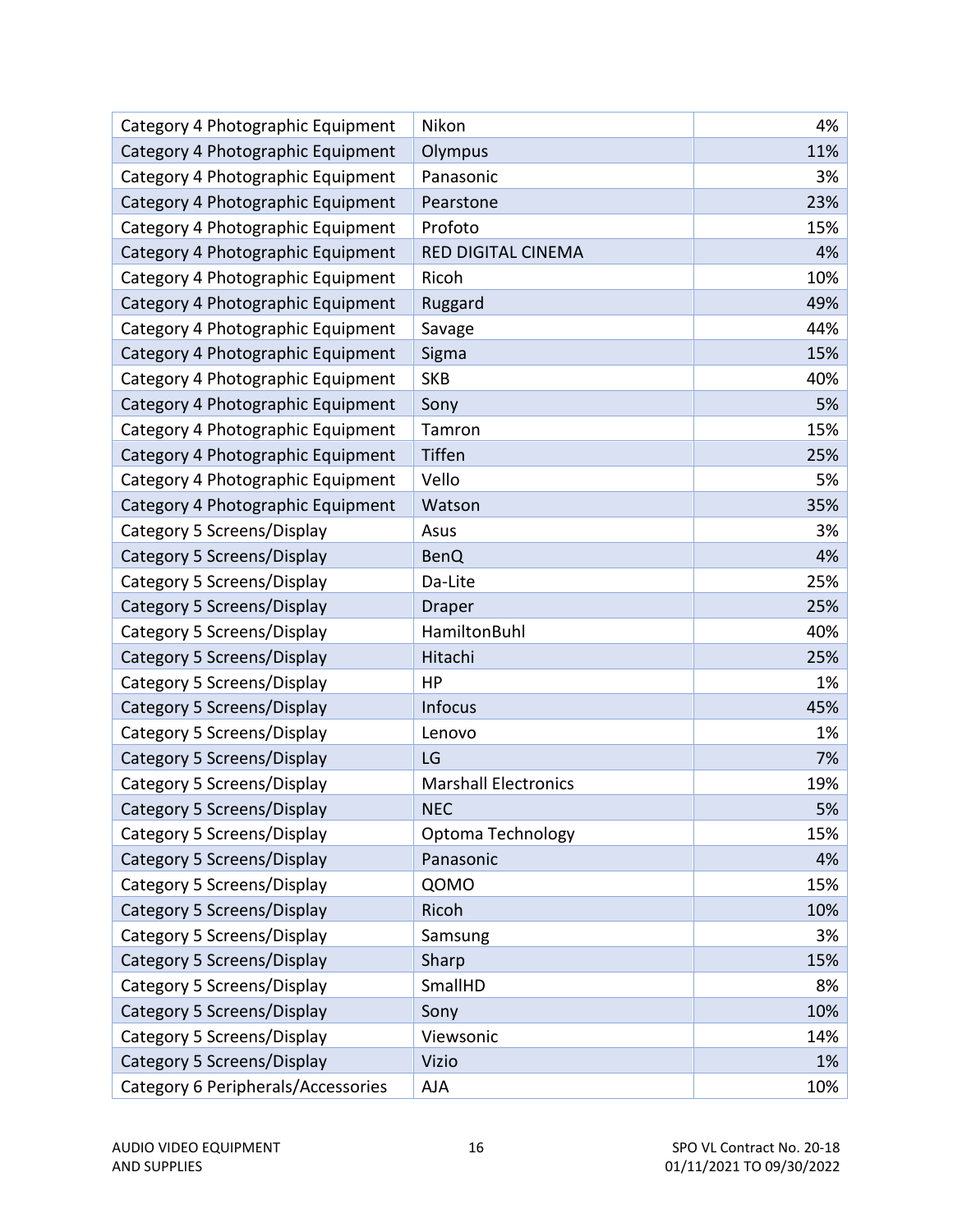| Category 6 Peripherals/Accessories | AKG-Harman                  | 23% |
|------------------------------------|-----------------------------|-----|
| Category 6 Peripherals/Accessories | Allen & Heath               | 21% |
| Category 6 Peripherals/Accessories | <b>Anchor Audio</b>         | 24% |
| Category 6 Peripherals/Accessories | <b>APC</b>                  | 12% |
| Category 6 Peripherals/Accessories | Aputure                     | 1%  |
| Category 6 Peripherals/Accessories | <b>ARRI</b>                 | 2%  |
| Category 6 Peripherals/Accessories | Asus                        | 3%  |
| Category 6 Peripherals/Accessories | Atlona                      | 25% |
| Category 6 Peripherals/Accessories | <b>Atomos</b>               | 5%  |
| Category 6 Peripherals/Accessories | Audio-Technica              | 11% |
| Category 6 Peripherals/Accessories | Auray                       | 35% |
| Category 6 Peripherals/Accessories | Azden                       | 25% |
| Category 6 Peripherals/Accessories | <b>Balt</b>                 | 35% |
| Category 6 Peripherals/Accessories | <b>Barco</b>                | 5%  |
| Category 6 Peripherals/Accessories | Behringer                   | 38% |
| Category 6 Peripherals/Accessories | Belden                      | 10% |
| Category 6 Peripherals/Accessories | <b>Belkin</b>               | 5%  |
| Category 6 Peripherals/Accessories | <b>BenQ</b>                 | 15% |
| Category 6 Peripherals/Accessories | Benro                       | 27% |
| Category 6 Peripherals/Accessories | <b>Beseler</b>              | 25% |
| Category 6 Peripherals/Accessories | <b>Blackmagic Design</b>    | 5%  |
| Category 6 Peripherals/Accessories | <b>Blonder Tongue</b>       | 12% |
| Category 6 Peripherals/Accessories | <b>Bose</b>                 | 12% |
| Category 6 Peripherals/Accessories | <b>Bugera</b>               | 38% |
| Category 6 Peripherals/Accessories | Cables2Go (C2G)             | 25% |
| Category 6 Peripherals/Accessories | Canare                      | 5%  |
| Category 6 Peripherals/Accessories | Canon                       | 1%  |
| Category 6 Peripherals/Accessories | Cartoni                     | 10% |
| Category 6 Peripherals/Accessories | Casio                       | 25% |
| Category 6 Peripherals/Accessories | <b>CHAUVET DJ</b>           | 25% |
| Category 6 Peripherals/Accessories | <b>CHAUVET PROFESSIONAL</b> | 18% |
| Category 6 Peripherals/Accessories | Chief                       | 25% |
| Category 6 Peripherals/Accessories | Christie                    | 9%  |
| Category 6 Peripherals/Accessories | Comprehensive               | 18% |
| Category 6 Peripherals/Accessories | Core SWX                    | 10% |
| Category 6 Peripherals/Accessories | Countryman                  | 25% |
| Category 6 Peripherals/Accessories | Crown Audio-Harman          | 20% |
| Category 6 Peripherals/Accessories | Crucial                     | 4%  |
| Category 6 Peripherals/Accessories | Da-Lite                     | 25% |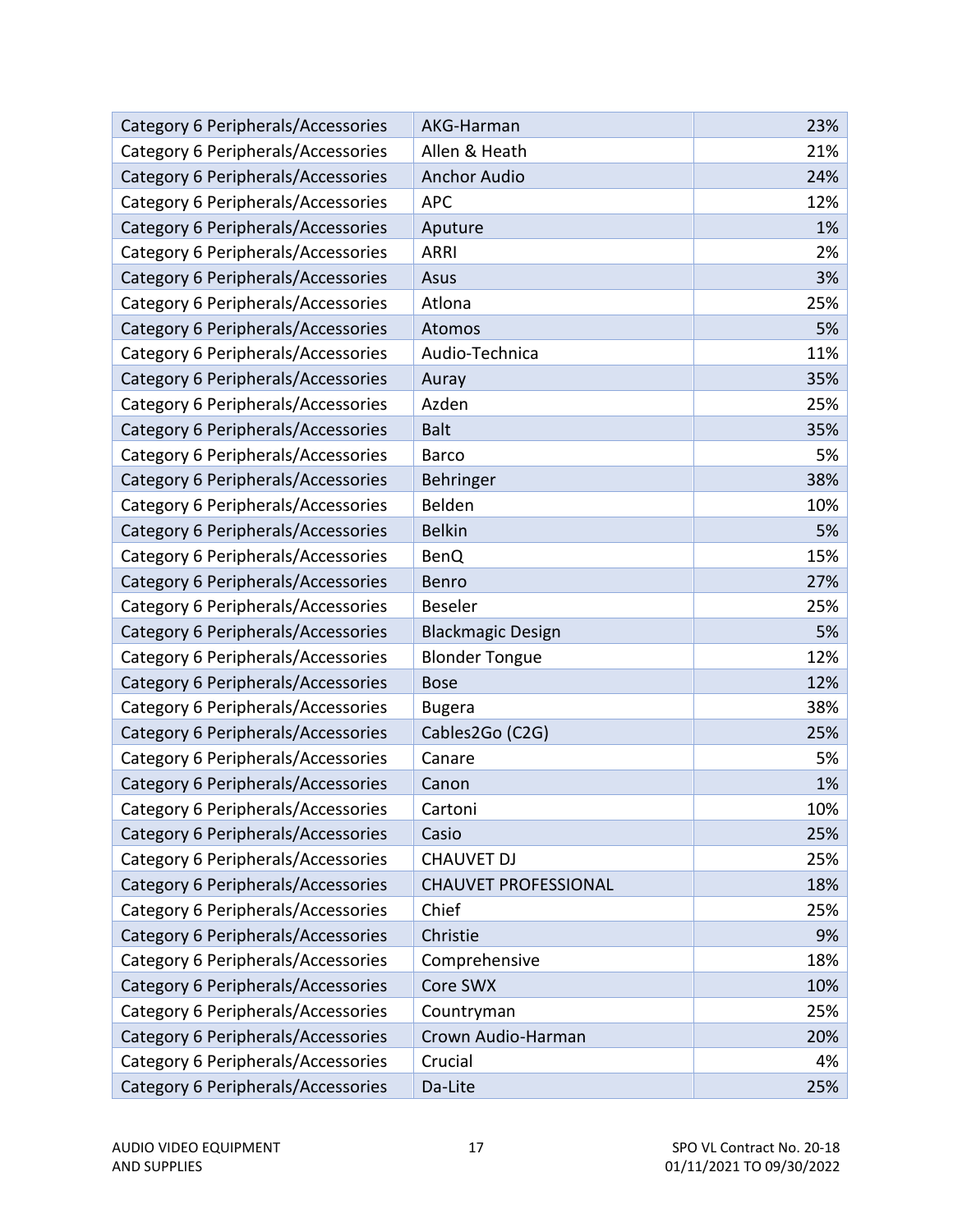| Category 6 Peripherals/Accessories | Datavideo                    | 6%  |
|------------------------------------|------------------------------|-----|
| Category 6 Peripherals/Accessories | Denon                        | 9%  |
| Category 6 Peripherals/Accessories | <b>DJI</b>                   | 2%  |
| Category 6 Peripherals/Accessories | <b>DPA Microphones</b>       | 10% |
| Category 6 Peripherals/Accessories | <b>Dracast</b>               | 12% |
| Category 6 Peripherals/Accessories | <b>Draper</b>                | 25% |
| Category 6 Peripherals/Accessories | Dymo                         | 25% |
| Category 6 Peripherals/Accessories | Eartec                       | 5%  |
| Category 6 Peripherals/Accessories | <b>Elation Professional</b>  | 25% |
| Category 6 Peripherals/Accessories | Electro-Voice                | 25% |
| Category 6 Peripherals/Accessories | Elmo                         | 9%  |
| Category 6 Peripherals/Accessories | Ergotron                     | 35% |
| Category 6 Peripherals/Accessories | Flilex                       | 9%  |
| Category 6 Peripherals/Accessories | <b>FUJIFILM</b>              | 2%  |
| Category 6 Peripherals/Accessories | Fujinon                      | 5%  |
| Category 6 Peripherals/Accessories | Fujitsu                      | 2%  |
| Category 6 Peripherals/Accessories | <b>Gator Cases</b>           | 45% |
| Category 6 Peripherals/Accessories | Gefen AV                     | 30% |
| Category 6 Peripherals/Accessories | Genaray                      | 31% |
| Category 6 Peripherals/Accessories | Genelec                      | 10% |
| Category 6 Peripherals/Accessories | GoPro                        | 15% |
| Category 6 Peripherals/Accessories | G-Technology                 | 5%  |
| Category 6 Peripherals/Accessories | HamiltonBuhl                 | 40% |
| Category 6 Peripherals/Accessories | Hasselblad                   | 2%  |
| Category 6 Peripherals/Accessories | Hitachi                      | 3%  |
| Category 6 Peripherals/Accessories | HoverCam                     | 10% |
| Category 6 Peripherals/Accessories | Hoya                         | 53% |
| Category 6 Peripherals/Accessories | <b>IDX System Technology</b> | 8%  |
| Category 6 Peripherals/Accessories | ikan                         | 5%  |
| Category 6 Peripherals/Accessories | <b>Ilford</b>                | 21% |
| Category 6 Peripherals/Accessories | Intelix                      | 35% |
| Category 6 Peripherals/Accessories | JBL - Harman                 | 15% |
| Category 6 Peripherals/Accessories | <b>JVC</b>                   | 15% |
| Category 6 Peripherals/Accessories | Kino Flo                     | 8%  |
| Category 6 Peripherals/Accessories | Kodak                        | 15% |
| Category 6 Peripherals/Accessories | Kopul                        | 25% |
| Category 6 Peripherals/Accessories | Kramer                       | 30% |
| Category 6 Peripherals/Accessories | Lab.gruppen                  | 30% |
| Category 6 Peripherals/Accessories | Lacie                        | 5%  |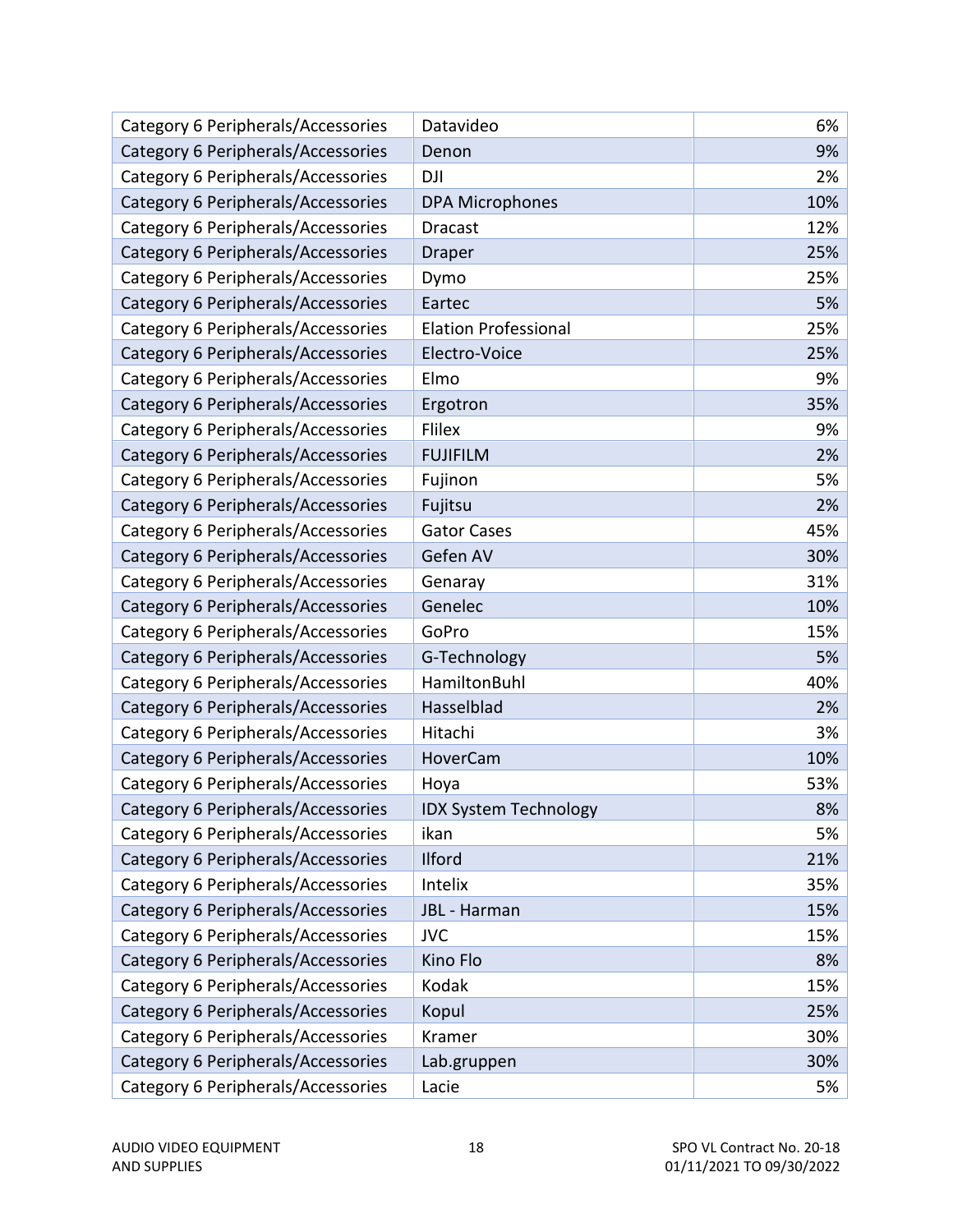| Category 6 Peripherals/Accessories | Lectrosonics                | 15% |
|------------------------------------|-----------------------------|-----|
| Category 6 Peripherals/Accessories | Leica                       | 3%  |
| Category 6 Peripherals/Accessories | Lenovo                      | 1%  |
| Category 6 Peripherals/Accessories | LG                          | 3%  |
| Category 6 Peripherals/Accessories | Libec                       | 15% |
| Category 6 Peripherals/Accessories | Listen Technologies         | 25% |
| Category 6 Peripherals/Accessories | Litepanels                  | 20% |
| Category 6 Peripherals/Accessories | Logitech                    | 2%  |
| Category 6 Peripherals/Accessories | Lowel                       | 20% |
| Category 6 Peripherals/Accessories | Lumens                      | 18% |
| Category 6 Peripherals/Accessories | Luxor                       | 25% |
| Category 6 Peripherals/Accessories | Mackie                      | 33% |
| Category 6 Peripherals/Accessories | <b>Magnus</b>               | 39% |
| Category 6 Peripherals/Accessories | Manfrotto                   | 5%  |
| Category 6 Peripherals/Accessories | MarkerBot                   | 2%  |
| Category 6 Peripherals/Accessories | <b>Marshall Electronics</b> | 19% |
| Category 6 Peripherals/Accessories | <b>Matthews</b>             | 18% |
| Category 6 Peripherals/Accessories | Metabones                   | 2%  |
| Category 6 Peripherals/Accessories | Microsoft                   | 2%  |
| Category 6 Peripherals/Accessories | Middle Atlantic             | 41% |
| Category 6 Peripherals/Accessories | Miller                      | 20% |
| Category 6 Peripherals/Accessories | Mole-Richardson             | 15% |
| Category 6 Peripherals/Accessories | <b>NEC</b>                  | 5%  |
| Category 6 Peripherals/Accessories | Neumann                     | 5%  |
| Category 6 Peripherals/Accessories | <b>Neutrik</b>              | 7%  |
| Category 6 Peripherals/Accessories | <b>NewTek</b>               | 2%  |
| Category 6 Peripherals/Accessories | Nikon                       | 2%  |
| Category 6 Peripherals/Accessories | Olympus                     | 2%  |
| Category 6 Peripherals/Accessories | Optoma Technology           | 15% |
| Category 6 Peripherals/Accessories | <b>OWC</b>                  | 2%  |
| Category 6 Peripherals/Accessories | <b>OWL LABS</b>             | 14% |
| Category 6 Peripherals/Accessories | Panasonic                   | 2%  |
| Category 6 Peripherals/Accessories | Pearstone                   | 23% |
| Category 6 Peripherals/Accessories | Peerless-AV                 | 33% |
| Category 6 Peripherals/Accessories | Pelican                     | 15% |
| Category 6 Peripherals/Accessories | Phoenix Audio               | 4%  |
| Category 6 Peripherals/Accessories | Porta Brace                 | 10% |
| Category 6 Peripherals/Accessories | Profoto                     | 15% |
| Category 6 Peripherals/Accessories | Protapes                    | 15% |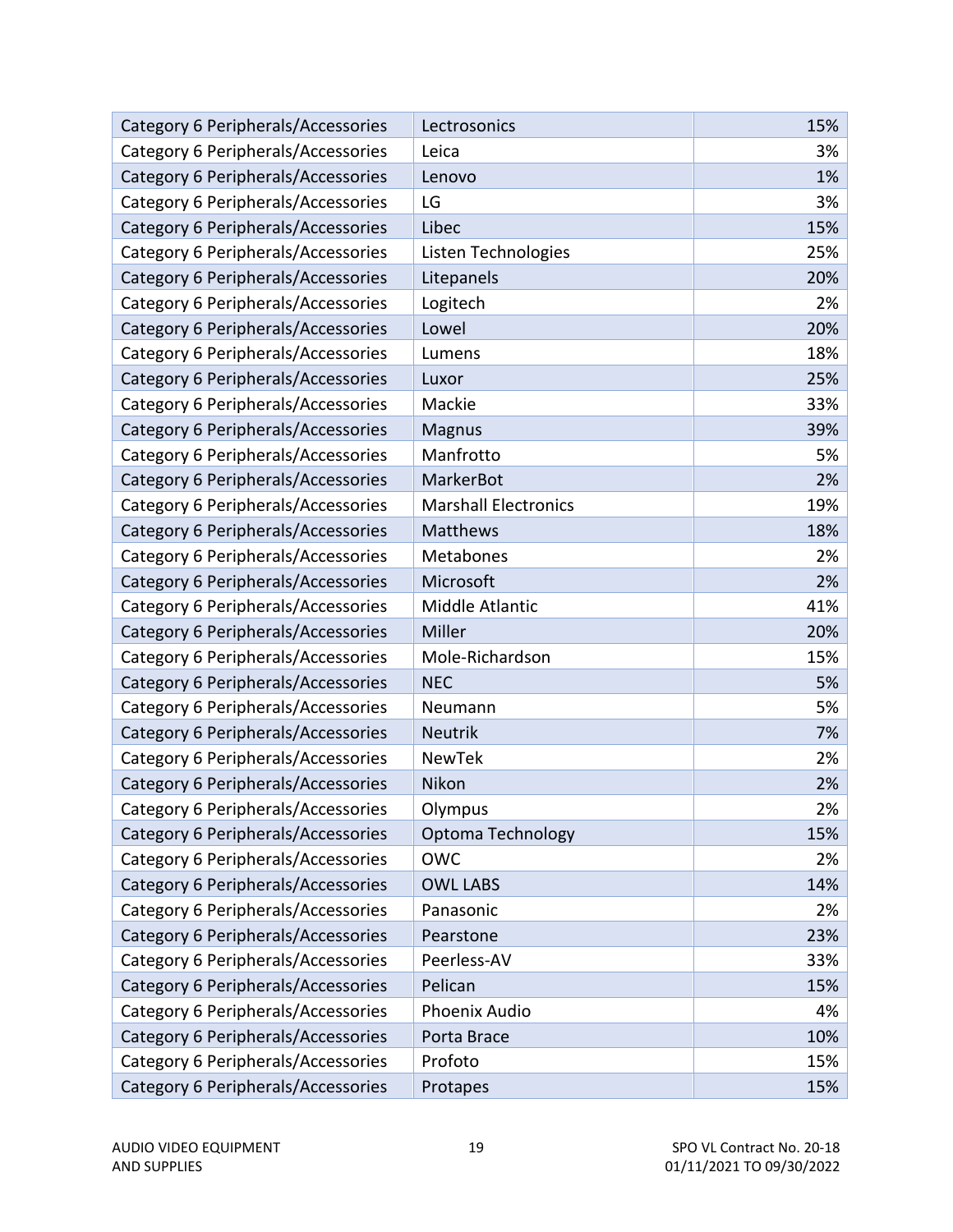| Category 6 Peripherals/Accessories | QSC                  | 30% |
|------------------------------------|----------------------|-----|
| Category 6 Peripherals/Accessories | <b>RDL</b>           | 9%  |
| Category 6 Peripherals/Accessories | RED DIGITAL CINEMA   | 2%  |
| Category 6 Peripherals/Accessories | <b>Redrock Micro</b> | 15% |
| Category 6 Peripherals/Accessories | Ricoh                | 10% |
| Category 6 Peripherals/Accessories | Rode                 | 17% |
| Category 6 Peripherals/Accessories | Rokinon              | 3%  |
| Category 6 Peripherals/Accessories | Roland               | 7%  |
| Category 6 Peripherals/Accessories | Ruggard              | 49% |
| Category 6 Peripherals/Accessories | Sachtler             | 15% |
| Category 6 Peripherals/Accessories | Samson               | 29% |
| Category 6 Peripherals/Accessories | Samsung              | 3%  |
| Category 6 Peripherals/Accessories | SanDisk              | 3%  |
| Category 6 Peripherals/Accessories | Sanus                | 35% |
| Category 6 Peripherals/Accessories | Savage               | 44% |
| Category 6 Peripherals/Accessories | Seagate              | 1%  |
| Category 6 Peripherals/Accessories | Senal                | 8%  |
| Category 6 Peripherals/Accessories | Sennheiser           | 5%  |
| Category 6 Peripherals/Accessories | Sharp                | 15% |
| Category 6 Peripherals/Accessories | Shure                | 15% |
| Category 6 Peripherals/Accessories | Sigma                | 1%  |
| Category 6 Peripherals/Accessories | Siig                 | 12% |
| Category 6 Peripherals/Accessories | <b>SKB</b>           | 40% |
| Category 6 Peripherals/Accessories | SmallHD              | 5%  |
| Category 6 Peripherals/Accessories | SmallHD              | 8%  |
| Category 6 Peripherals/Accessories | Sonos                | 12% |
| Category 6 Peripherals/Accessories | Sony                 | 2%  |
| Category 6 Peripherals/Accessories | <b>Sound Devices</b> | 4%  |
| Category 6 Peripherals/Accessories | SquareTrade          | 18% |
| Category 6 Peripherals/Accessories | StarTech             | 15% |
| Category 6 Peripherals/Accessories | Synology             | 1%  |
| Category 6 Peripherals/Accessories | Tamron               | 15% |
| Category 6 Peripherals/Accessories | Tannoy               | 25% |
| Category 6 Peripherals/Accessories | Tascam               | 30% |
| Category 6 Peripherals/Accessories | <b>Telex</b>         | 16% |
| Category 6 Peripherals/Accessories | <b>Teradek</b>       | 50% |
| Category 6 Peripherals/Accessories | Tiffen               | 25% |
| Category 6 Peripherals/Accessories | Tilta                | 10% |
| Category 6 Peripherals/Accessories | Transcend            | 25% |